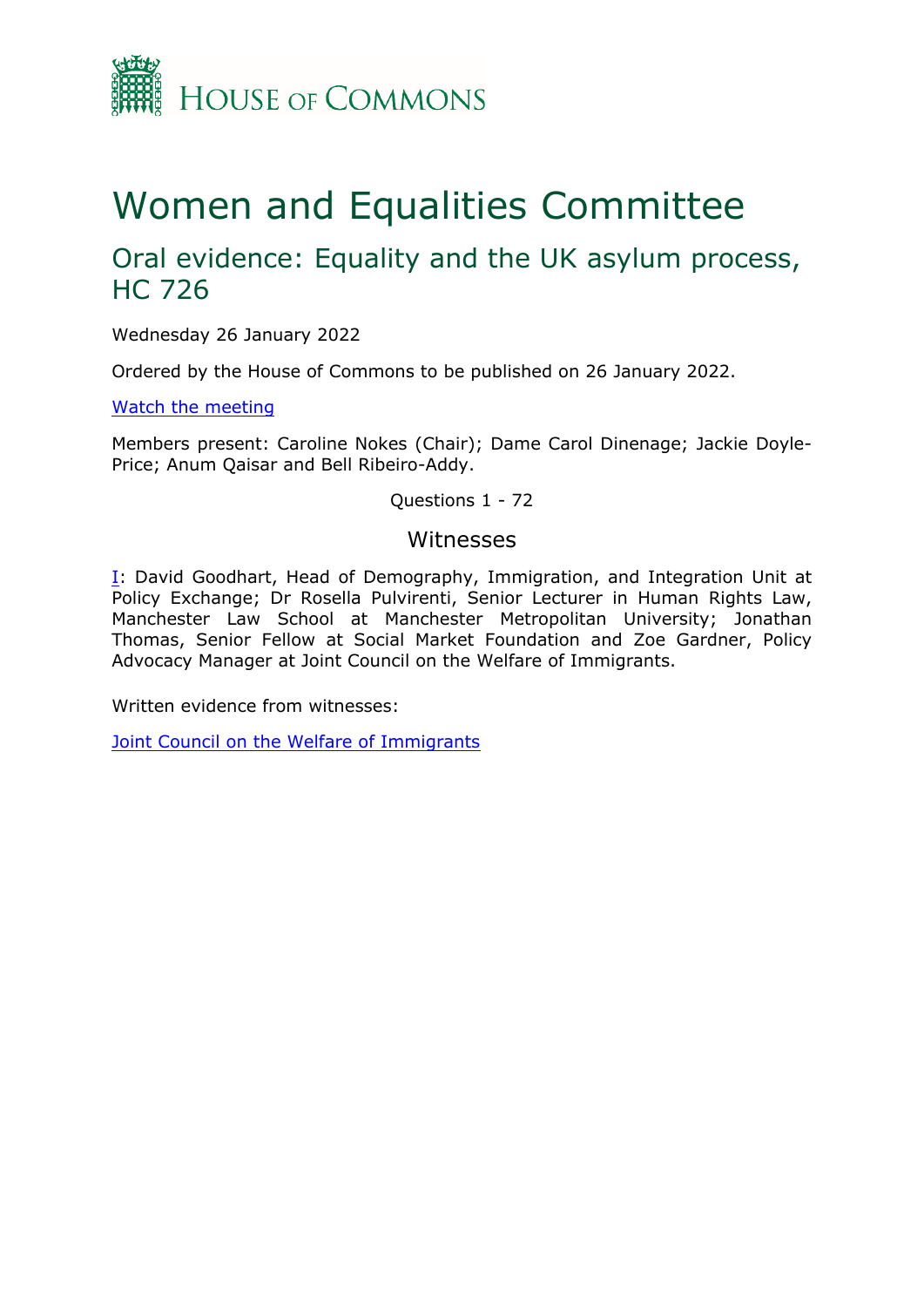

## <span id="page-1-0"></span>Examination of witnesses

Witnesses: David Goodhart, Rosella Pulvirenti, Jonathan Thomas, and Zoe Gardner.

Q1 **Chair:** Good afternoon and welcome to this afternoon's committee meeting of the Women and Equalities Select Committee, and our first evidence session on equality and the UK asylum process. Can I thank all of our witnesses for being here this afternoon? We have David Goodhart, Zoe Gardner, Dr Rosella Pulvirenti and Jonathan Thomas. I will start off with the questions this afternoon. My first questions are for Zoe and then Rosella. It will be really helpful Zoe, if you could indicate some of the key equality issues faced by people claiming asylum at the determination stage.

*Zoe Gardner:* There are a really wide range of equalities issues impacting people in the asylum system. Any area of particular vulnerability impacting individuals who are seeking asylum tends to make their experience of the process much more difficult. Obviously, vulnerability is often linked to the protected characteristics of concern to this Committee. I believe that you will hear more detail at a later stage about women and LGBT applicants in particular. I will touch on their experiences but I would like to focus the evidence I will provide today on people who experience mental health difficulties to the extent that it represents a disability, and their experiences in the asylum system, which are often very severe.

The asylum system as we currently have it is formulated with an imagined applicant in mind who is confident, not traumatised, able to clearly and consistently present a well-evidenced case as to how they have been persecuted and why they fulfil the grounds of the Refugee Convention. Actually, refugees who fit that criteria are the exception and not the rule. Unfortunately the system treats as the exception people who are severely traumatised, who have experienced things that have caused them post-traumatic stress disorder that therefore can very often have an impact on their ability to provide a clear, consistent and timely chronological narrative of their experiences. The shame that is associated with many of the things that refugees in these situations have experienced makes it difficult for them to disclose everything they have experienced at an early stage in proceedings. For example, particular issues face women and sexual minorities in disclosing violence that they may have suffered, including sexual violence, with no sort of structural safeguards within the system to assist them. Women being able to give evidence to female caseworkers as a default would be an obvious safeguard that is not available.

In JCWIs experience, when people present with trauma symptoms in the asylum system, instead of reinforcing the case for them to need a careful and trauma-informed response to their application, this usually works against them and makes their experience of the system harder. The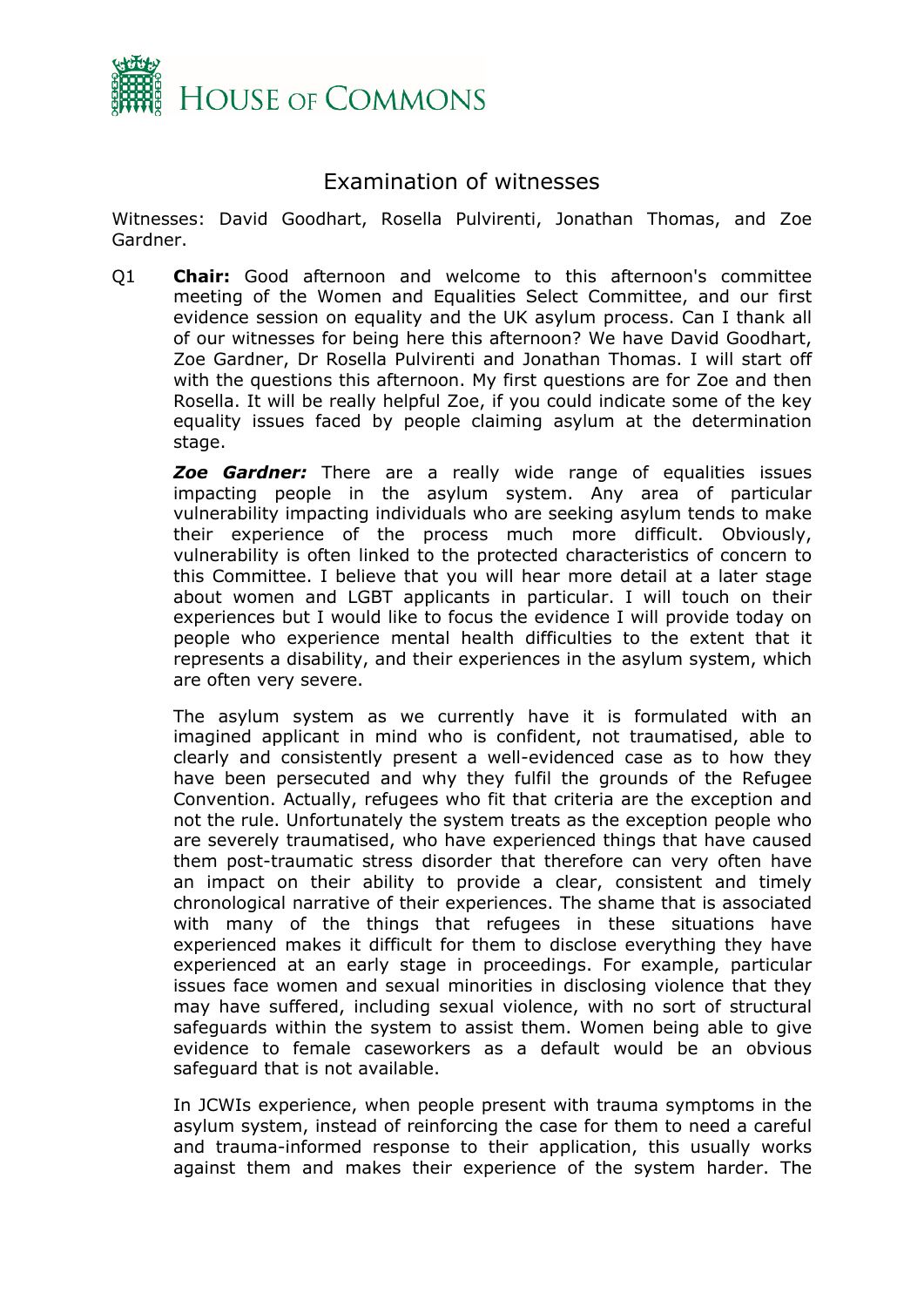

system is plagued with huge delays, and this means that they tend to escalate to a very severe degree of mental health trauma before ever obtaining protection.

Q2 **Chair:** Can I ask you a specific question on PTSD and mental health impacts of it? From JCWIs considerable experience, and you referred to people who were not experiencing trauma as being the exception not the rule, what percentage of asylum seekers?

*Zoe Gardner:* By definition, a refugee is somebody who is fleeing a wellfounded fear of persecution, so I would say that the significant majority of people who are refugees have experienced some form of trauma. Now, diagnosed with PTSD, that is a smaller proportion. I would not claim to know what proportion that would be, but there are obviously difficulties in obtaining diagnosis; access to healthcare; access to competent legal representation within the asylum system in order to bring those issues to light.

Q3 **Chair:** You are unable to put a figure on it?

*Zoe Gardner:* We do not know. The Home Office does not collect data on how many applicants present with different mental health needs.

Q4 **Chair:** Turning to Rosella, could you add something to that?

*Dr Pulvirenti:* Yes, I would like to pick up on Zoe's last point. The most important step first of all would be to collect some data, in the sense that the Home Office does not have consistent data for each category of vulnerable asylum seekers. There are some statistics for women, some statistics for children, but it is not consistently monitored, so I think that this is the first challenge. Data that could be analysed would help us to understand how we need to tackle the problem.

The second point, one of the key elements is the stage where we understand when the individual is vulnerable. Clearly for children it is easier, but for some of the categories it might not be so easy to spot their vulnerability. The key element is training the civil servants who are talking to the asylum seekers first, in order to understand whether they belong to a protected category.

Finally, when they are included in the system, while they are waiting for the decision, the type of support that is provided to those individuals. For example, if the individuals were victims of modern slavery, then there is a period of 90 days during which they can be protected, there is assistance. Other than that, the more vulnerable individuals, children, women and so on, are more open to exploitation because they cannot work so they are limited in what they can do.

Q5 **Chair:** Can you give us any details of how much training is given to Home Office decision makers as to how to identify protected characteristics?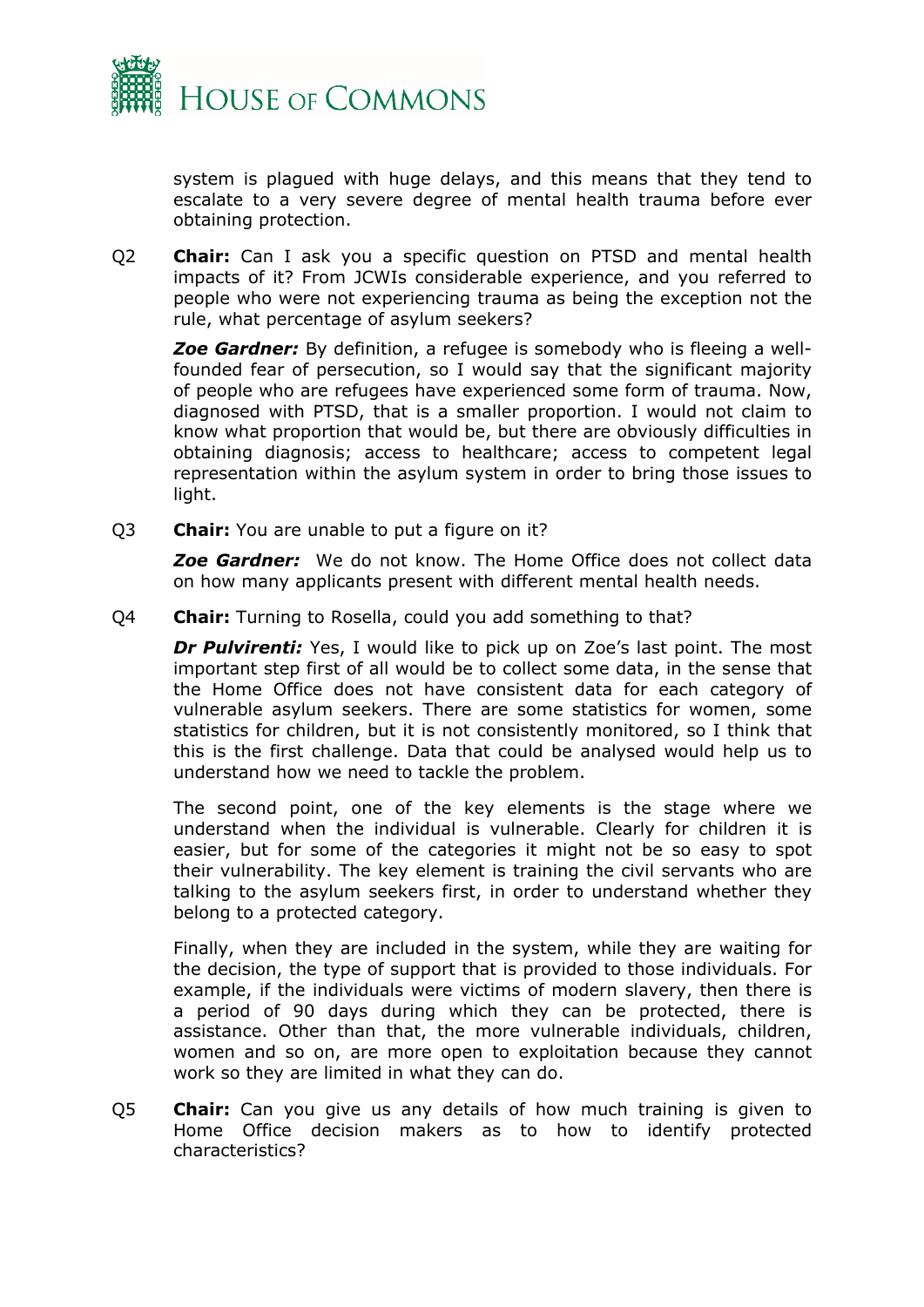

**Dr Pulvirenti:** The problem is quite challenging. If you look at the statistics, most of the asylum requests are overturned. The majority are overturned by judges which means that the legal framework is there but unfortunately, whether it is for lack of training or because the system is stretched, but clearly we have a lot of requests and the civil servants might be stretched in time or personnel. I am not fully aware of the type of training provided, but it should definitely include knowledge of the vulnerable categories of applicants, and then how to tackle the problem. Clearly, as was mentioned, some of the people who have experienced trauma might not be so forthcoming straight away in telling us about it.

Q6 **Chair:** We know that equality law applies equally to everyone in the UK, but there are some instances in which the equality legislation does not apply to asylum seekers; specifically those who have had their claims refused. Do you think that the State has a legitimate interest in restricting those rights?

*Zoe Gardner:* That is an interesting question. In JCWI's experience, I believe that 100% of the asylum seekers that we represent are people who have initially had their claim rejected, and we have an extremely high rate of success in obtaining refugee protection for them. The reason is that the initial rejection is often a bad decision. There are huge problems with the decision making in the asylum system. Along with a few other specific law firms, JCWI is able to use our charitable funding to ensure that our lawyers are able to spend a significant amount of time breaking down those issues that I mentioned about trauma, gaining the trust of our clients, understanding the full story of what they have gone through, getting medical legal reports, getting the relevant evidence together and presenting a full case. We have an extremely high rate of finding that our clients are then recognised as refugees. Under the current system—which so clearly rejects people as a matter of routine who are entitled to protection when over half of asylum appeals at the current time are allowed—I do not think that there is that justification.

*Dr Pulvirenti:* I think that the system should not be discriminatory. Yes, the State has a legitimate interest in understanding that the process for asylum seekers is different for different categories of people. This is something that is protected both at the national level with the Equalities Act, but also the international level with the European Convention on Human Rights, and some of the United Nations Conventions, for example, protection of the rights of a child and so on.

Q7 **Chair:** There are a lot of restrictions on people who are in the UK claiming asylum: where they can live; their right to work; their access to healthcare, for example. Do you think that some of those restrictions could be eased without undermining the asylum system?

*Zoe Gardner:* Definitely. The asylum system we have at the moment treats people with unjustified brutality. The reality is that asylum seekers are people who are traumatised, but they are also people who have no understanding of the asylum procedure, how it works and what the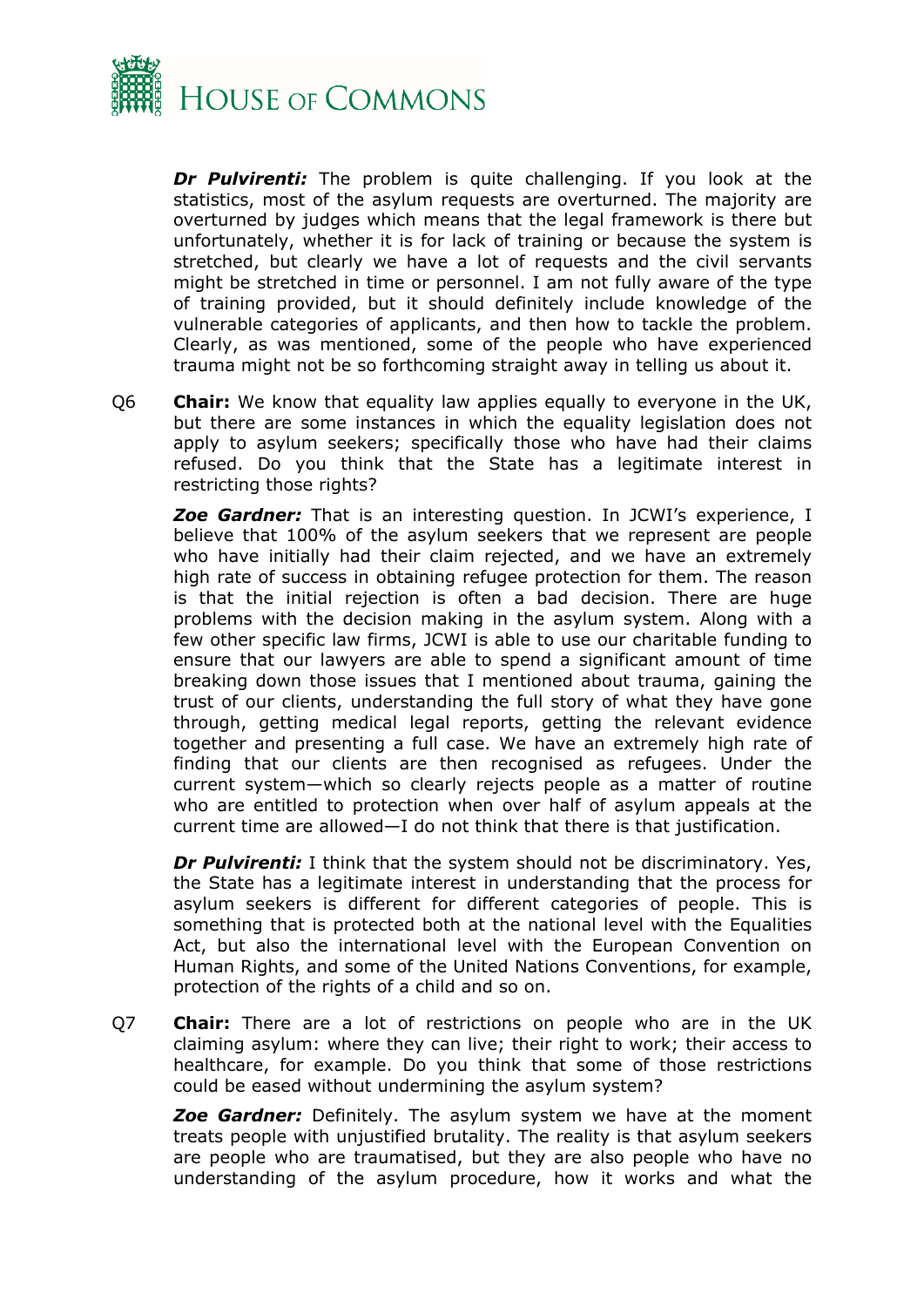

requirements are. They very often come to this country under traumatising circumstances as well, and they enter a system that is deeply dehumanising. One of the key ways in which it is so dehumanising is that it is plagued by these extremely long delays and we see how this grinds people down. If accommodation for asylum seekers were to be basic—not infested with rats and falling down with damp as it currently tends to be, but basic—it would be perfectly acceptable for people to be kept in basic accommodation for three to six months while their asylum claim was being heard.

Under the circumstances of an average asylum claim taking one to three years just for an initial decision, conditions that people are subjected to in the asylum system are brutal. That is the word for it. Because living in substandard conditions for that long is incredibly damaging to people's health. Not being able to work and being forced into inactivity hugely exacerbates existing mental health issues. Fundamentally, it is the fear. Until you have gone through your claim and gained recognition as a refugee or otherwise, you do not know at any time whether you might be detained, whether you might be deported, whether you might then be returned to that danger that you are fleeing. That exacerbates people's mental health struggles to an enormous degree and in the long term obviously makes it much more difficult for them to integrate.

Q8 **Chair:** Can I take you back to the specific question? We will use right to work as an example, if you are suggesting that asylum seekers should be granted the right to work, at what point should that happen?

*Zoe Gardner:* In other European countries, asylum seekers are granted the right to work in the ordinary labour market after six months.

Q9 **Chair:** Would your view be that it should be six months?

*Zoe Gardner:* Six months would be a reasonable timeframe, or at least a more reasonable timeframe, given how long people tend to be waiting at the current time.

Q10 **Chair:** How do you envisage the interplay between the benefits system, supported accommodation and the right to work, if initial decisions are taking longer than six months?

*Zoe Gardner:* Currently most migrants in the UK, not just asylum seekers, are not entitled to access mainstream benefits at all. If they are working in low paid jobs, for example, they cannot access support on top of that. That is a difficult situation. It drives many people into poverty. If people were supported better, they would be able to integrate better and to work better.

Q11 **Chair:** Can you define "better"? What I would really like is to get an idea from the JCWI as to whether somebody in supported accommodation should be allowed to work, and how you see that working. Sorry, but "better" is not a great descriptor.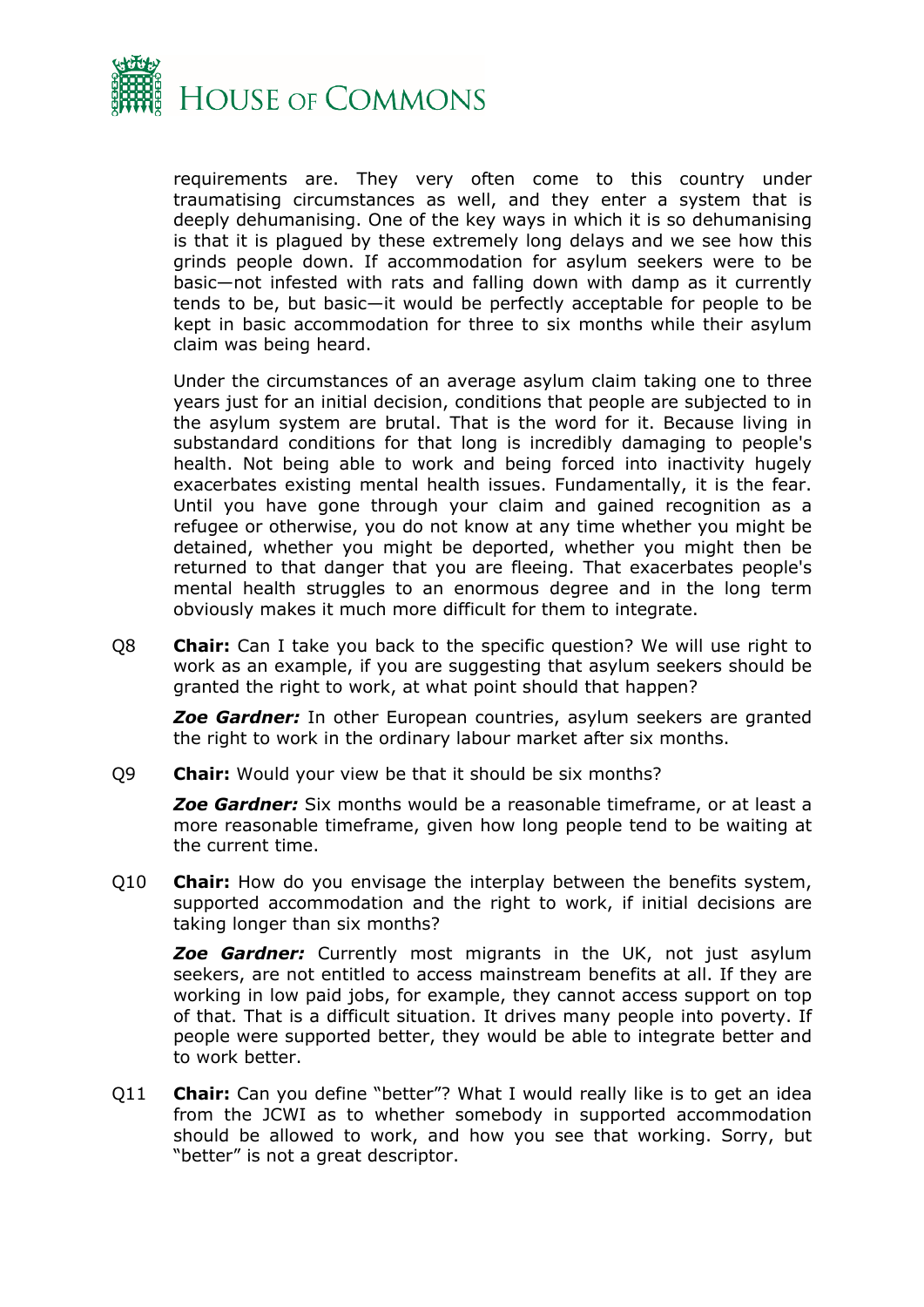

*Zoe Gardner:* I think that if people were entitled to work sooner in the process of their asylum claim, many of them would find jobs and be able to move out of supported accommodation, be able to rent in the private rented sector, for example. In that case, there would need to be protections for people to ensure that there was not discrimination occurring in the private rented sector, but that is a wider issue impacting all migrants seeking to rent. The right to work is very important in terms of letting people have a bit more autonomy over their lives to start to integrate. But I would caution that it is important that we do not frame the right to work as just a cost-saving mechanism, that asylum seekers can then get into jobs and support themselves. Many could, but many are too traumatised for that to happen, and it is appropriate for the State to support them while their application is ongoing. It needs to be done on a case-by-case basis.

Q12 **Chair:** Is the answer to process the claims faster, to hit the six-month target?

*Zoe Gardner:* If all or almost all asylum claims were being processed in six months, we would not be against people having the right to work, but it would just simply not be such an issue.

*Dr Pulvirenti:* It is a very difficult question and I do not think there is an easy answer to that. I believe that there is a possibility to ease some of the restrictions for asylum seekers in the sense that the UK could review the problem of time and decide that if the request has not been processed after six months, asylum seekers could be given the right to work. There is also the necessity to address the type of job. Clearly with Brexit there was the impact of some European workers leaving the market in the UK. Having someone else that could fill that gap—limited to what would be deemed appropriate for asylum seekers—could help in the short term to ease some of the problems that were highlighted by Zoe, but could also help the productivity of the country. On top of that, further down the line those people would be more integrated; they would feel more part of a community; they would learn the language and the skills, and so on. In terms of their relationship with the benefits system, there could be an entirely different system. If people could contribute by working, there would be less pressure on the benefits system.

Q13 **Chair:** Just to pick up your comment about Brexit shortage occupations, should employment therefore be restricted to the shortage occupation list or should we look wider to things like those areas where we know there are significant pressures, such as the care sector or agriculture? Would you envisage—I can see Zoe is shaking her head, but you are the one that raised Brexit—a scenario where we could say that there should be some occupations where asylum seekers should have the right to work?

*Dr Pulvirenti:* As long as it is not discriminatory.

Q14 **Dame Caroline Dinenage:** What do you mean by as long as it is not discriminatory?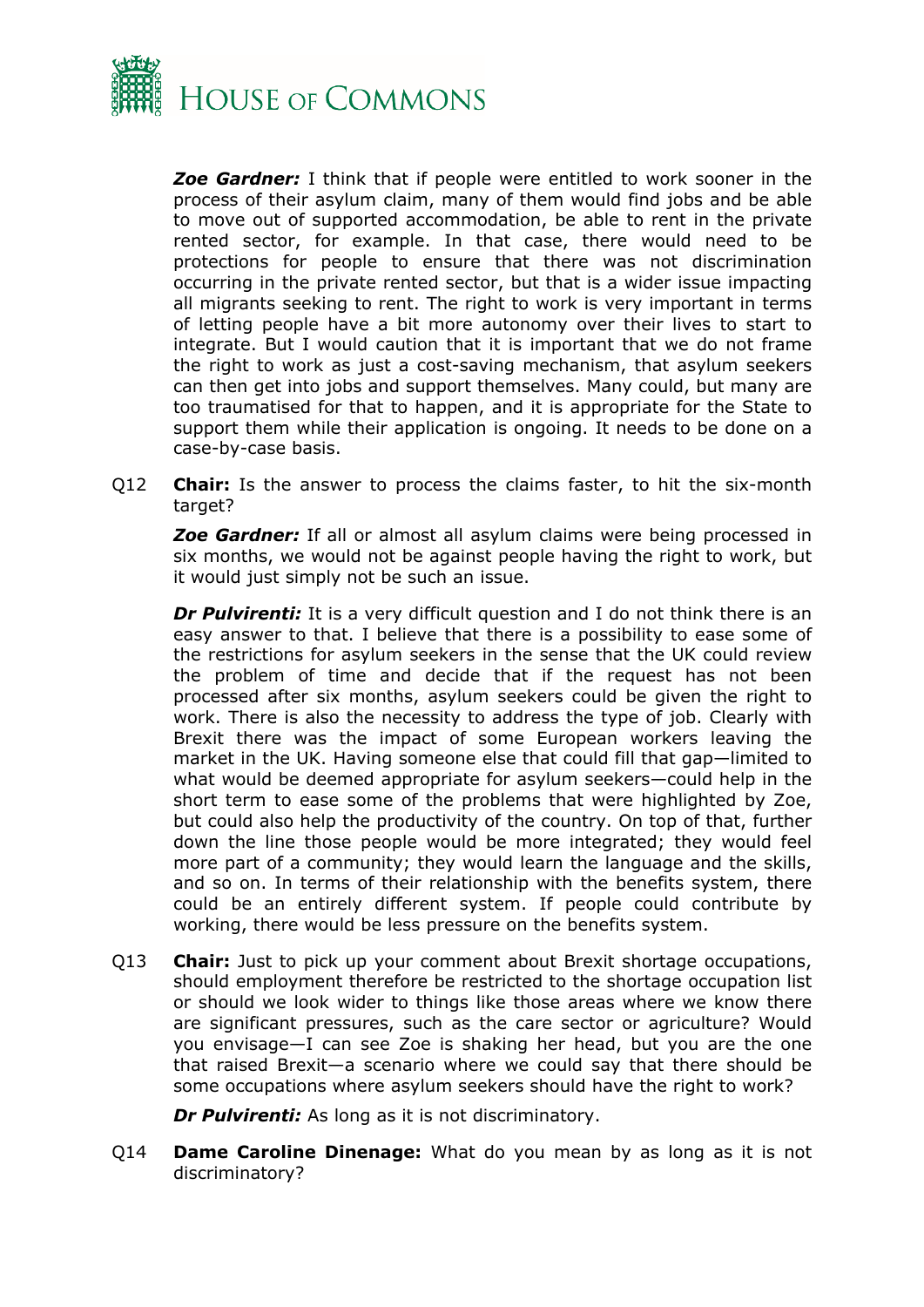

*Dr Pulvirenti:* If you narrow down to a certain category of work that was available for asylum seekers only and people with different citizenship would not be inclined to do that, then that is discriminatory. Any work opportunity should be open to both asylum seekers and people with British citizenship equally, otherwise it would be discriminatory on the grounds of nationality.

**Jonathan Thomas:** I have two specific points. One is a very basic point around the asylum process. I do not disagree with anything that has been said, but I think it is easy to think that the decision and the appeal process is like a legal case. It looks like a legal case, it is very confrontational and adversarial, but it is a very different type of case. It is the story of a person: none of their witnesses are there; there is not much evidence; and the Home Office are trying to pick that apart. Then, when it gets appealed, the lawyers are trying to pick through the story and consider whether it meets very specific threshold standards of a very specific part of international law. That can explain sometimes why the whole story does not come out or it comes out in a different way or it takes a very long time to decide what the story is. That is not a defence of the Home Office, but it is a very basic explanation.

On the asylum seeker right to work, there are a lot of angles of that and there are a lot of angles which are very rarely discussed from a moral, ethical, economic point of view. It seems to make a lot of sense that asylum seekers should be given a more liberalised right to work. I would put two main caveats; there are others. I think one is the whole public perception problem—public perception of what happens with failed asylum seekers. Are asylum seekers economic migrants? If asylum seekers were given the right to work before their claim was determined, Government would be opened up to having to defend that even more, and a lot of defence has to be done on that at the moment, so that would be another aspect of the issue.

Another very little discussed issue is, what is employer appetite for employing somebody whose claim might be determined negatively next week or next month or next year, when we are trying to get employers to invest in people, to invest in training? Are they going to do that if they think somebody might be subject to a negative decision? Certainly in Germany—where they have a more flexible approach to this—the government had to give employers comfort that the person was not going to be removed. Effectively they brought in this three for two rule where, if the asylum seeker got a job then they could stay for longer and they were guaranteed to be able to stay for a particular period of time. You can immediately see that that then slips back into my first point again of, what are the public going to think about that—if any asylum seeker who gets a job effectively has a greater right to stay in the country, even if the claim fails?

There is a lot of aspects to asylum seeker right to work, and the nonrights aspects—and I know that is not what we are here to talk about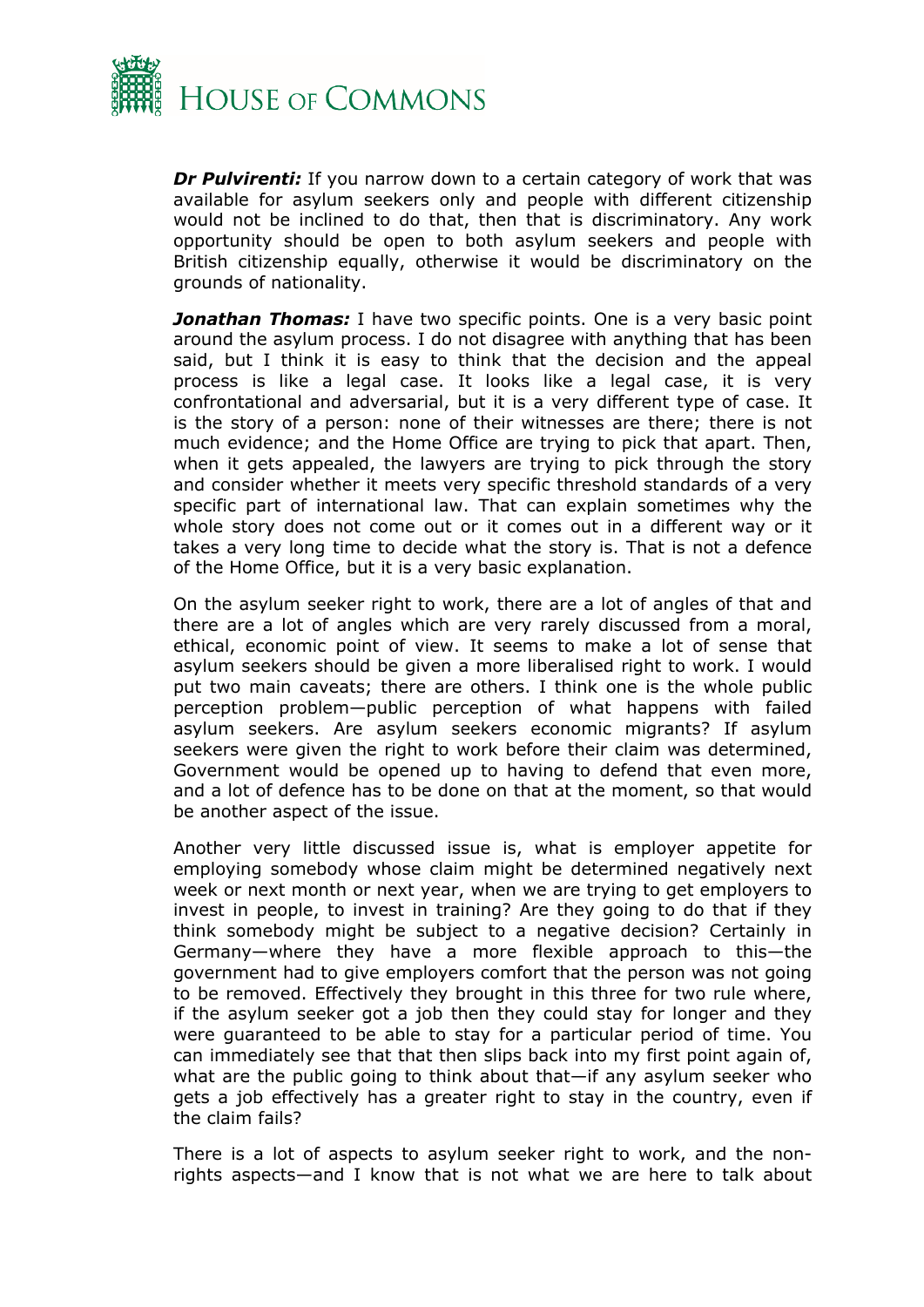

today—need to be investigated a lot more. It is a real risk that asylum seekers could be given the right to work and not many people will employ them.

Q15 **Chair:** Do you think that it has the potential to undermine what I am going to refer to as the 'tier two visa system applicants', people from overseas wishing to come here and work, that they might look at the asylum system and think, "Well actually, that is an easier route in, to be able to work in the UK without having to pay the visa application fees"?

*Jonathan Thomas:* Yes, there are people who want to get to this country quite desperately for various reasons. You see migrant flows will move between different routes. My concern is that this is undermining the country's willingness to accept refugees, because they are seeing refugees mingled with these other people, there is a lot of rhetoric around pull factors and whatever. I do think asylum seeker right to work needs to be viewed in that context.

To your point, the 'tier two', and we can talk about this a bit more, the extent of once you are in the country, a lot of people see that as nine tenths of the game won for them. If they are in the country and they get a quick right to work, that may well become even more attractive.

Q16 **Chair:** The next question is to both Jonathan—who I think has covered some of it—and David. Do you consider that a more supportive, individual rights-based process might increase numbers of people claiming asylum or seeking to come here to claim asylum?

*David Goodhart:* Yes, I think it would act as a kind of magnet. The basic problem here is we tend to think of the asylum story as a sort of morality tale with hard-hearted and soft-hearted people taking different positions. It is actually an insoluble problem given the legal framework that we are working within. We have a legal framework which offers an absolute entitlement, with no reference at all to the numbers involved. Because of the way that the concept of persecution has been expanded in recent decades, that means that potentially hundreds of millions, if not billions, of people could legitimately claim asylum here. In a sense this means the only defence of the national border then becomes, unfortunately, first making it as difficult as possible to get in, and then making the experience relatively uncomfortable. We play this sort of cat and mouse game with asylum seekers.

We also end up creating a Darwinian system and I think this should be of particular relevance to your Committee, Chair, because all of the focus is on illegal immigration at the moment, obviously, and it is about 75%. Almost 30,000 people came in on boats, and another few thousand on lorries, which means that the illegal proportion of people coming to claim asylum will be 75% or something like that, and the vast majority of them are young men. I think something like 87% of people who come over on boats are men, and they are between the ages of 18 and 35, about 80% of them. They are middle class people from low income countries in most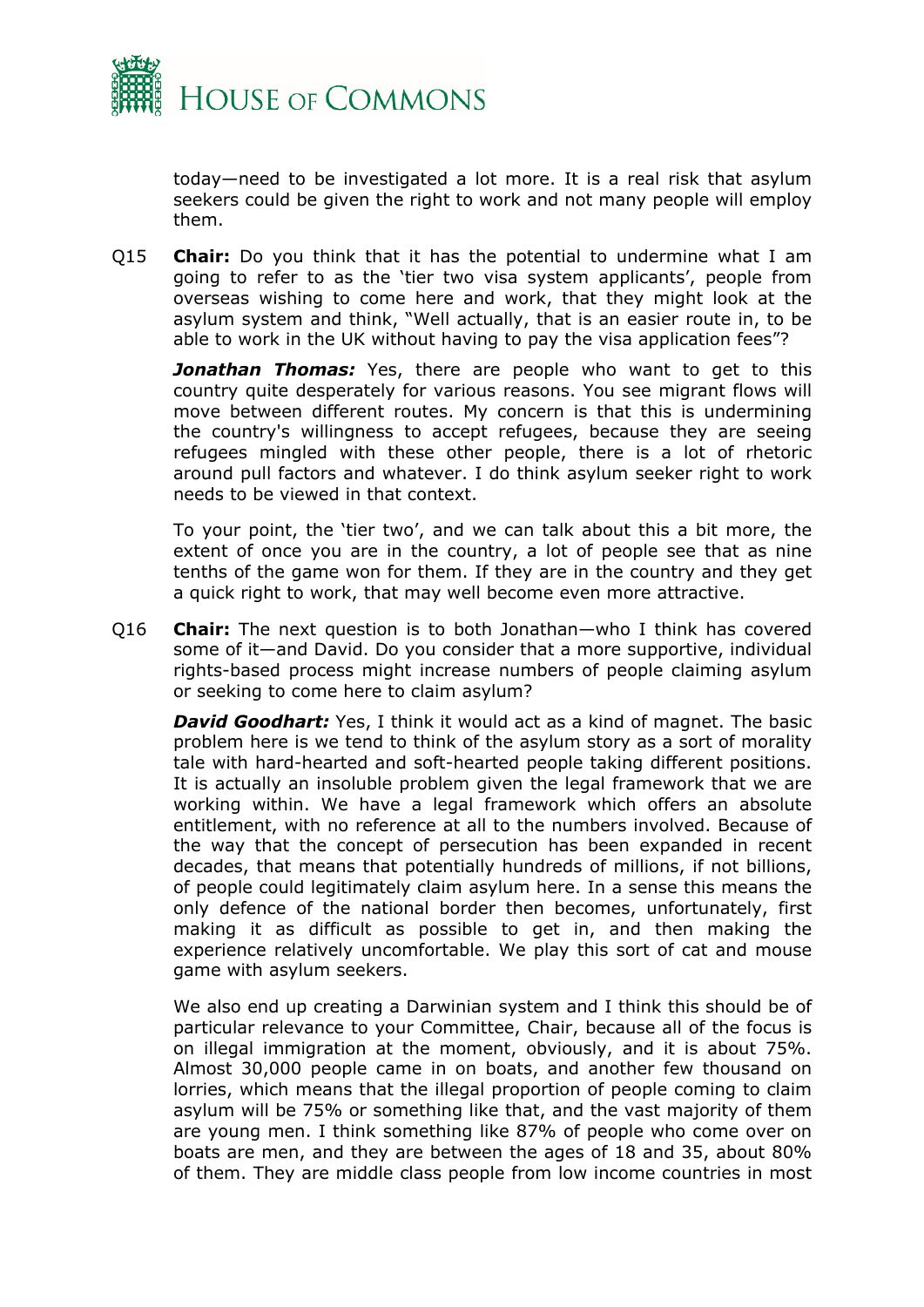

cases. You have to have \$10,000 at least in order to take these journeys that most people have taken. These are not the wretched of the earth: the wretched of the earth are the people in the camps, the 40 million people in the UNHRC camps.

Why do we not focus far more on the people that we take in under the resettlement schemes? This is one area that functions well, that we can be quite proud of. Perhaps we should take in more women and children from the resettlement schemes, that seems to me the answer. The Red Cross are asking for 10,000 a year. At the moment it is probably running at about 2,000 or 3,000. I believe that is the approach that we should take, but we need to do something about the illegal flow because it undermines the system. People are essentially queue jumping and once they get here we have to make it a relatively uncomfortable system. Having said that, I do not think the current system is particularly draconian. We are currently allowing almost two thirds of applications through on the first hearing. Pretty well nobody is deported at the moment.

Q17 **Chair:** I want to ask you some specific questions. Are you saying that we should discriminate against men and in favour of women and children from refugee camps as part of resettlement programmes?

**David Goodhart:** We should discriminate against the illegal entry system, because —

Q18 **Chair:** No, you were talking about we should prioritise women and children from camps, is that what you are saying, no men from camps?

*David Goodhart:* Absolutely, yes.

Q19 **Chair:** You described our current system, apologies if I have misinterpreted your phrase, as "not uncomfortable enough". What would you suggest to make it more uncomfortable?

*David Goodhart:* We are stuck in this situation because of the legal framework which has no sensitivity to numbers at all and which hundreds of millions of people could legitimately claim. We have to—

Q20 **Chair:** Can I just pick you up on that? If they could get here, hundreds of millions of people could legitimately claim? They are not able to claim from overseas?

*David Goodhart:* Exactly, and that introduces the Darwinian element, that is why it is overwhelmingly fit young men who are taking the risk of getting on lorries or getting into boats. You could say there is a massive bias against the people who really need our support, who are the women and children in the UNHRC camps. There is a much higher proportion of women and children who we accept under the resettlement schemes, and that is where our focus should be.

**Chair:** Zoe, you wanted to come in on that?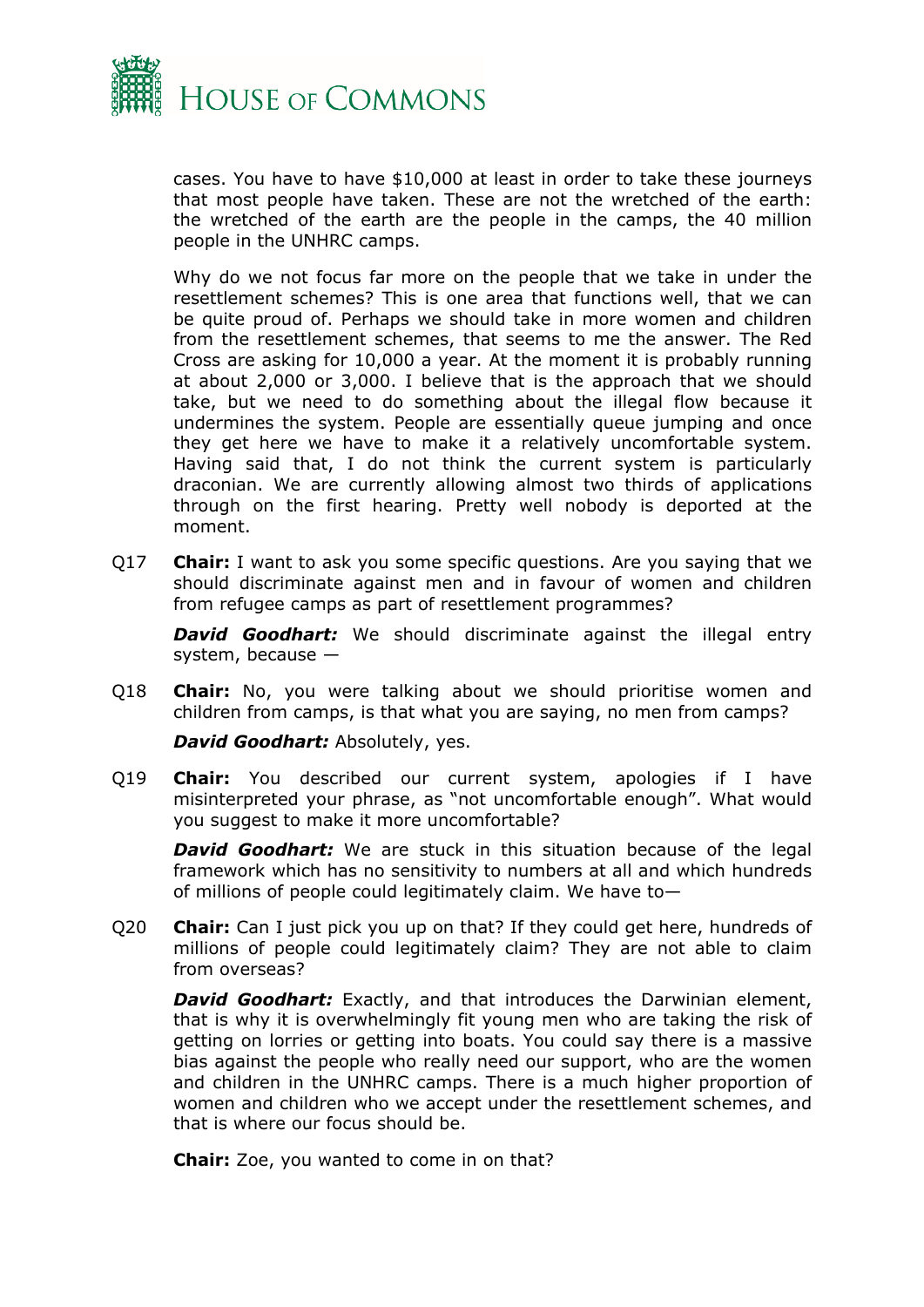

*Zoe Gardner:* I wanted to say, on some of those figures that David has been suggesting, it may be that he knows that it is 87% of the people arriving on boats are men, the majority is certainly men. Overall in the asylum system, it is roughly about two thirds men to one third women and children, over time. But people benefiting from family reunion are 90% women and children, and those are people who are coming after the men who have been sent to make that dangerous journey.

I just wanted to refer to a client that we are representing currently. He is an Arab Darfuri, he has ID to demonstrate that, his identity is not in question. He is definitely a refugee and he should be automatically granted status. His claim was initially delayed for six months during the inadmissibility process because he arrived on a boat. So far, he has been waiting a further six months in the ordinary asylum process. Meanwhile, his wife is waiting in a UNHCR refugee camp, in extremely dangerous circumstances. For now, he can hope that when he is recognised as a refugee which, given his identity he almost certainly will be eventually, his wife will be able to join him through family reunion. Under the Nationality and Borders Bill currently before Parliament there is a proposal to limit or remove the rights to family reunion from people who have made it to the UK under these circumstances, in which case she would no longer have a pathway to join him safely, and obviously would be incentivised to make that dangerous journey which, in his experience travelling through Libya, was unspeakably horrendous. In hers, I do not think any of us want to think about it.

**Chair:** There will be a lot of questions on the Nationality and Borders Bill in a moment, but I will turn to Jackie Doyle-Price for the next set of questions.

Q21 **Jackie Doyle-Price:** Following up on what David Goodhart has just said, of course yes, you could actually tackle the illegal immigration by adopting policies which favoured women from the camps and so on, but actually the real way of making it fairer would be speeding it up. Is that not where our resource should be, if we are a humane country? The questions earlier from the Chair about the restriction of rights are completely understandable where things are going to be turned around in six months. I think all of us, as Members of Parliament, have handled caseloads which have taken considerably longer than that, so is it not about speed? What is actually holding up doing things quicker and what proportion do not make that six months threshold?

*Zoe Gardner:* I do not know what proportion make six months any more, it must be extremely small. The average is between one and three years for an initial decision at the current time, and that does not include possible appeals. We are talking about an extremely long system at the moment, and it is clearly the key issue in terms of people's mental health and well-being, and also the interests of the country as a whole in terms of having a system we can have faith in to stop building up backlogs of people. It was reported just this week that 17,000 people in the asylum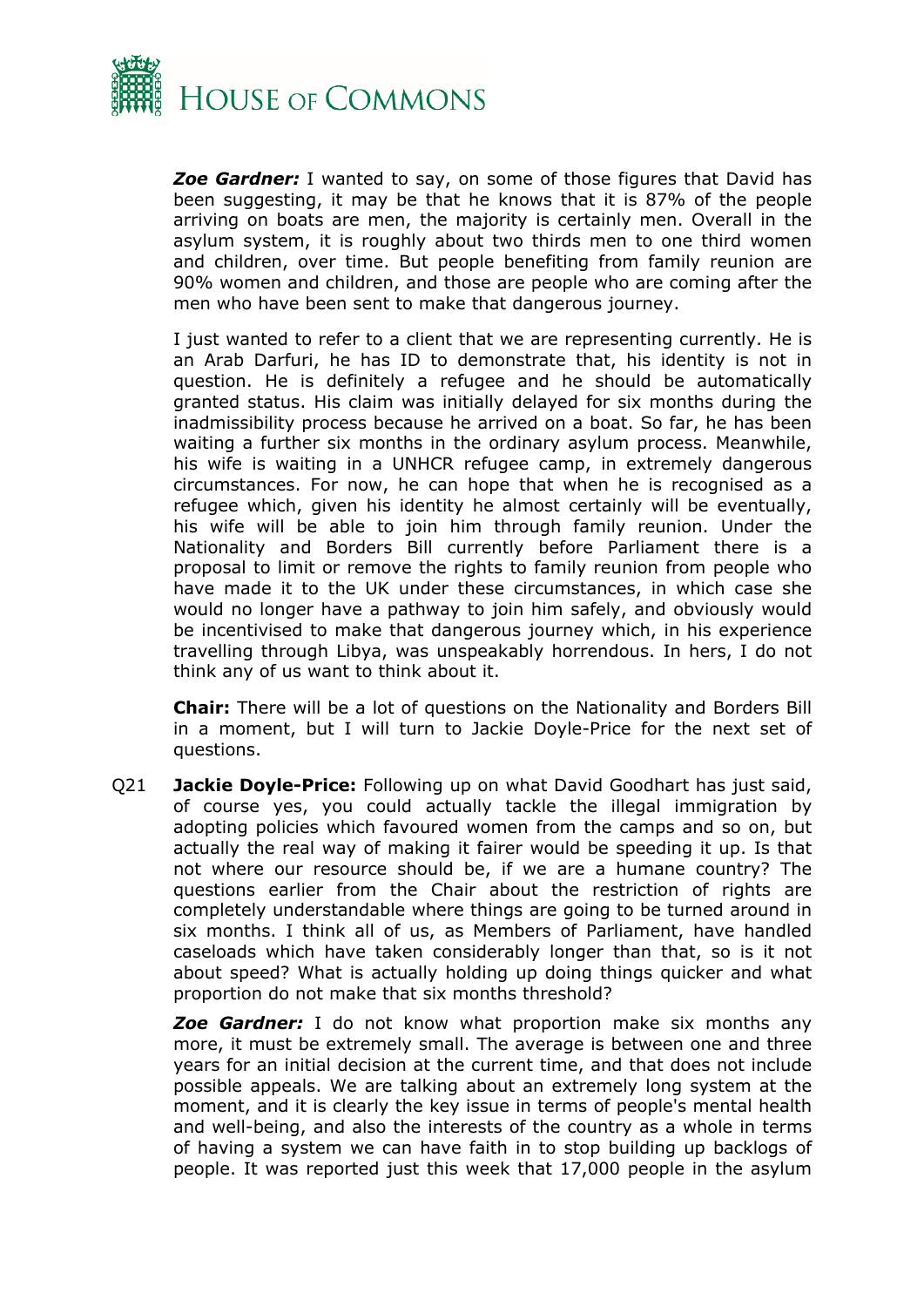

system have been waiting for an initial decision for 10 years or more. It is absolutely incredible; the lack of resourcing and prioritisation that has been given to high quality, efficient decision making in the Home Office.

Time and time again what we find at JCWI is that we do not actually get anywhere with an asylum claim until we threaten litigation, and then all of a sudden we get a response. As happened in a recent case, it has been an absolutely routine situation for us that somebody who has waited for several years for their appeal against their initial negative decision in the asylum system, when their day in court finally arrived, the Home Office representative said that they were withdrawing the case and within a week the person was granted refugee status. This is not a system that is working adequately for anybody involved; not the asylum seekers and not the country. Our resources, in terms of reforming it, should absolutely be in making the decision-making faster, better.

Q22 **Jackie Doyle-Price:** Following on from that, I visited a centre for unaccompanied children fleeing Afghanistan in Qatar and I was struck. I got a very clear message from the Qataris that in terms of the countries that were taking in these refugees, this country was slower than any other countries by a country mile. I just wonder if that is consistent and how we do compare with other countries?

*Zoe Gardner:* I am afraid I do not have that data: there are not many examples of extremely high-functioning asylum systems. Where one is better than the UK, it often falls down in other places. This is an issue that has been so greatly politicised over several years in all the countries which are receiving asylum seekers, and the response in all cases has been similar—investment in building up barriers to movement, and no investment in a humane and efficient asylum system that aims to give people the protection they need as fast as possible.

Q23 **Jackie Doyle-Price:** Can I perhaps ask Rosella, the tabloid popular—and probably most of our constituents—view of our asylum system is rather the same way that David Goodhart outlined, it is something very generous and we never deport anyone, and it is actually just being massively abused by young men who are wanting to come and work here. But I was very struck by the fact that actually quite often it is about men making the dangerous journey first. Perhaps you could share your observations about the speed with which we process claims, how humane they are and whether you have any international comparisons?

**Dr Pulvirenti:** The Refugee Council just published some data on the asylum applications in the UK in the last 12 months and I was looking at the data. It seems that the UK received 37,000 applications. Unfortunately these, as Zoe was mentioning, take more than 18 months to be decided. The problem with that is that once there is a rejection, asylum seekers have the right to appeal. These go to the judges and create a backlog in the justice system. The further problem with that is that the majority of the decisions are overturned. I cannot find the data now but if you give me a couple of minutes I will find it. So those asylum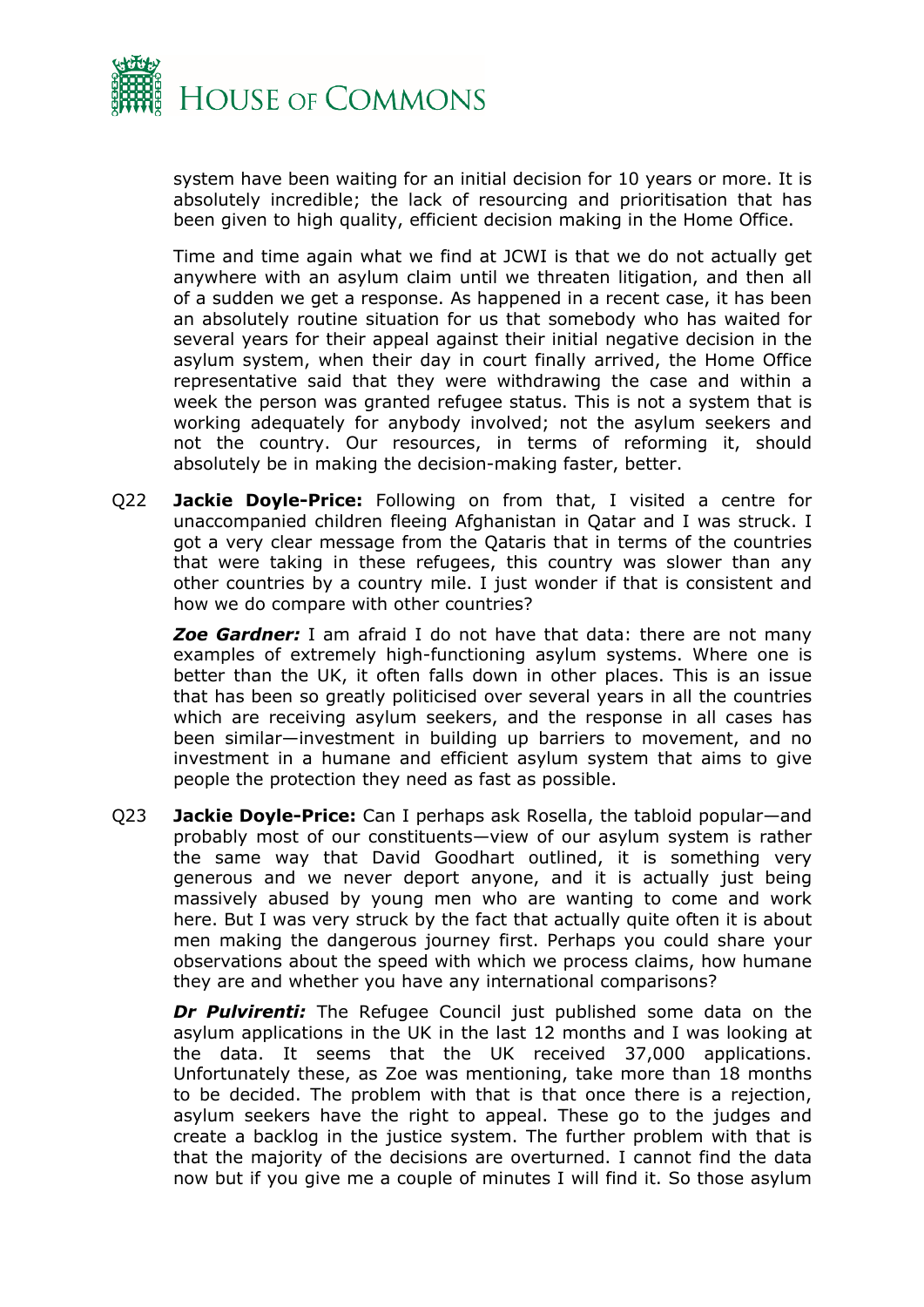

seekers are granted the status of refugee on appeal, which means that something goes wrong at the moment when the asylum application is first processed. Therefore, as I was saying before, the solution would be to look at the civil service system and check that they are readily equipped for their task.

**David Goodhart:** Can I just say, I do not think it is fair to say the majority of decisions are overturned. I think the pattern over the last 10 or 15 years has been roughly a third of people have been accepted on initial application, that rises to about half on appeal, and that is often because new information is provided and so on. I think everybody involved in this argument agrees that we are taking too long, and that is a part of the problem. It leaves people in limbo and in the difficult situation that Zoe has described.

We used to do it a lot better. I think as recently as 2014, about 80% of applications were dealt with in six months. The reasons we have slipped back are a bit of a mystery. It is partly to do with, you might say, the good consequence of a post-Windrush anxiety not to make a wrong decision. The Home Office is still somewhat traumatised by the Windrush scandal. It probably also contributes to the reason why first time acceptances have shot up to nearly two thirds in the last few months. The anxiety about making a mistake is intense, and that means that decisions are delayed. I do think that decisions are also being made at too junior a level; this is a point that has often been made. It is essentially executive officers—there are about 350 or 400 people making these decisions. These jobs should be much higher status, much better paid. Somebody was telling me that in Switzerland these jobs are really sought after. You have to have a law degree in order to be an asylum case worker, and it is considered part of the fast stream to promotion in the civil service if you have one of those jobs. But I think there is a serious post-Windrush problem that has made this situation a lot worse.

Q24 **Jackie Doyle-Price:** Could I just ask Jonathan, because you have been waiting patiently?

**Jonathan Thomas:** I have quick points on four of those things. On legal representation there is quite a lot of evidence that Switzerland and the Netherlands seem to be able to process things faster, and they do that by keeping the legal process quite close to them rather than pushing it away. What happens here is it is pushed away, and then some of it goes to people like JCWI, who can fight it. When they fight it, they fight it phenomenally well by the way. I have been in immigration tribunals, and the Home Office versus a barrister who has been hired by JCWI or one of those other organisations, is often only going to go one way, and the migrant who is being represented is amazed. There are not many countries that would give the government the worse lawyer so that, I suppose, comes back to it, that there is an ethos of staying alive. If you get into the tribunal as a Home Office presenting officer—and this is not about them, this is about the system that they are trying to manage—if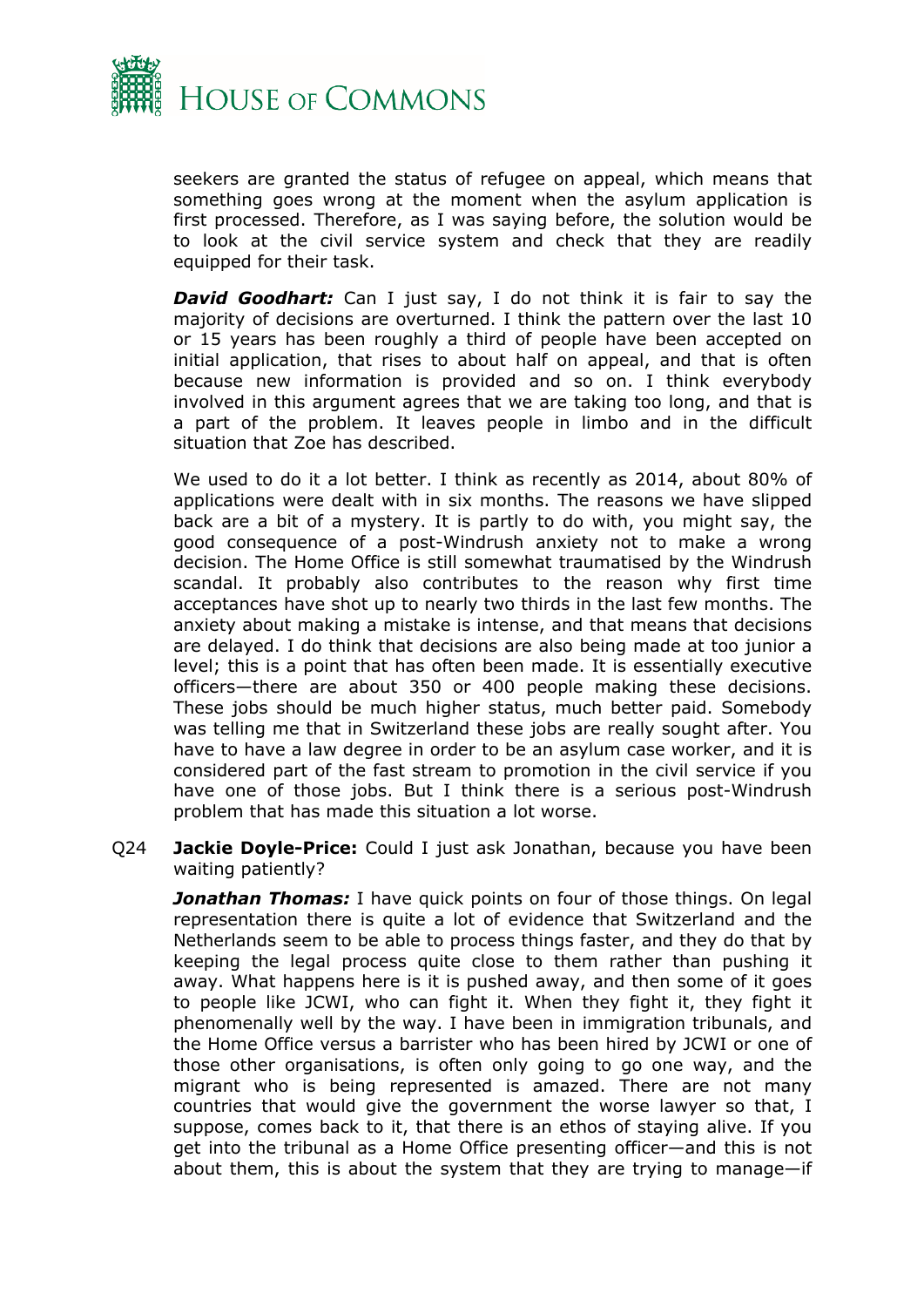

you know what day it is and what case it is and what country it is, you are doing a good job, versus the opposition.

On decisions and appeals, there is a lot of debate around how many people get accepted and how many do not. Asylum is very specific. Sometimes there is a load of people from the former Yugoslav Republic, sometimes there are lots of people from Afghanistan, sometimes from Eritrea. It cannot be said, "Oh, the majority don't get accepted", or, "the majority do", it completely changes from time to time. If we were having this conversation in the 2000s, the statistics would be different. There might be process changes, as David said, but actually there are a lot of factual changes.

On women versus men, I would say that one of the advantages we have seen in the resettlement scheme is that whole families can come together and they have done. A lot of medium to large size families have come together. You do not often get a name behind the statistic, the only time you do for people trying to get here is when they die. But when you look at those, the lorry or the boats, there are very rarely whole families in those situations, because they have had to split up to get here. Resettlement does try to deal with that.

On your point, everybody here accepts it should be done quicker, but I would come back to David's point that that still means that the majority of people cannot access the system in the first place, and I question the fairness of that. In comparing countries, people often make the point that Turkey or Lebanon house the most refugees, which they do. But this is not because they are more open about the Refugee Convention—Turkey has not signed up to all of the Refugee Convention—and in fact it is partly because actually those countries do not really give those people many rights. They take in all of these people, but in Turkey they do not have a right to work, which is why a lot of them have moved on. One of the ironies of the Refugee Convention is the states that really think that they have signed up to it and give people good rights if they get that magic refugee status, are the ones that people do find attractive to try and get to. Also that they are the countries where the state really tries to keep those people away because they think if they get here and they get refugee status, then they get access to this package of rights, which we are going to give them. If you do not give those people many rights, like Turkey, you are less worried about them coming in.

Q25 **Chair:** Can I interrupt? Jonathan, you have given us some real insight into how well JCWI does in cases. Zoe, can you tell us how you choose which cases you will fight?

*Zoe Gardner:* On the basis of need.

Q26 **Chair:** Okay, so what criteria?

**Zoe Gardner:** We have various helplines. The first thing to say is that the need vastly outstrips the capacity of not just JCWI, but the sector as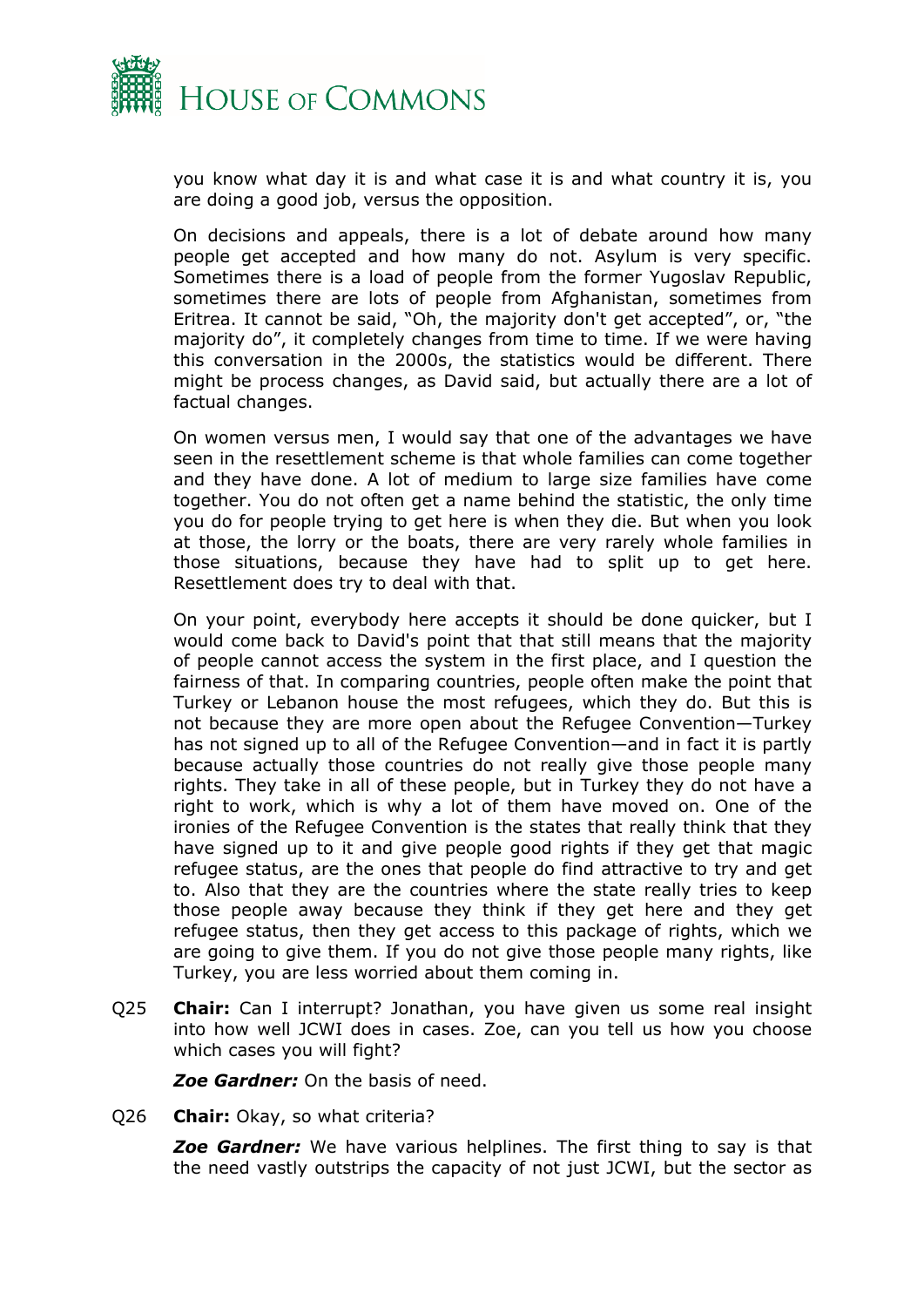

a whole, to provide. There is a seemingly unending amount of cases, sadly, that are truly deserving. People who have clearly fled serious harm, torture, violence, and so on, who are trapped within or without the system. If they are lucky, they may hear of our helpline and they may contact us, and then our lawyers will make a decision based on their existing and extremely high caseload. If there is a truly compelling case, whether they can possibly —

Q27 **Chair:** What is a compelling case? Do you look at the characteristics of the case? Do you look at where they have come from? Do you prioritise women over men? People who are LGBT? What are the criteria the JCWI uses?

*Zoe Gardner:* We do not have strict criteria as in we do not discriminate on any particular grounds. However, we have some lawyers who may have expertise in dealing with cases of LGBT applicants. We have one lawyer who has done some amazing work on the country guidance related to Sri Lanka. If a Sri Lankan case comes to her, that might be one reason among many why she might choose to take it on. We are motivated absolutely by the need to protect people from the danger that they are faced with being sent back to and that is the basis on which we choose cases, and actually all organisations, as far as I am concerned—

Q28 **Chair:** I am sorry, I really want to drill down. You have much more demand than you have capacity?

*Zoe Gardner:* Far more.

Q29 **Chair:** How are you choosing them? So, is it luck that the—

**Zoe Gardner:** Yes. Across the asylum system, it is dumb luck if you manage to get a decent lawyer, and most do not.

Q30 **Jackie Doyle-Price:** Back to your original point that probably those at most risk of harm are least equipped to advocate for themselves in the process, so legal representation seems to be key. I just want to ask you and Rosella some high level observations on the experience of people with protected characteristics in the system, and to what extent the Home Office is collecting data. Is the data they have useful? Does it actually tell the story in the data? For example, one can imagine that there are many people fleeing their country of origin because of LGBT. Are we really picking up their stories in the data?

*Zoe Gardner:* The Home Office does not record how many asylum claims are made, on the basis of fear of persecution because of sexuality, for example, or for any other reason, so it is very hard to know.

Q31 **Jackie Doyle-Price:** Would you say that they collect sufficient data on things like disability?

*Zoe Gardner:* Race, disability.

Q32 **Jackie Doyle-Price:** The data beyond age and sex?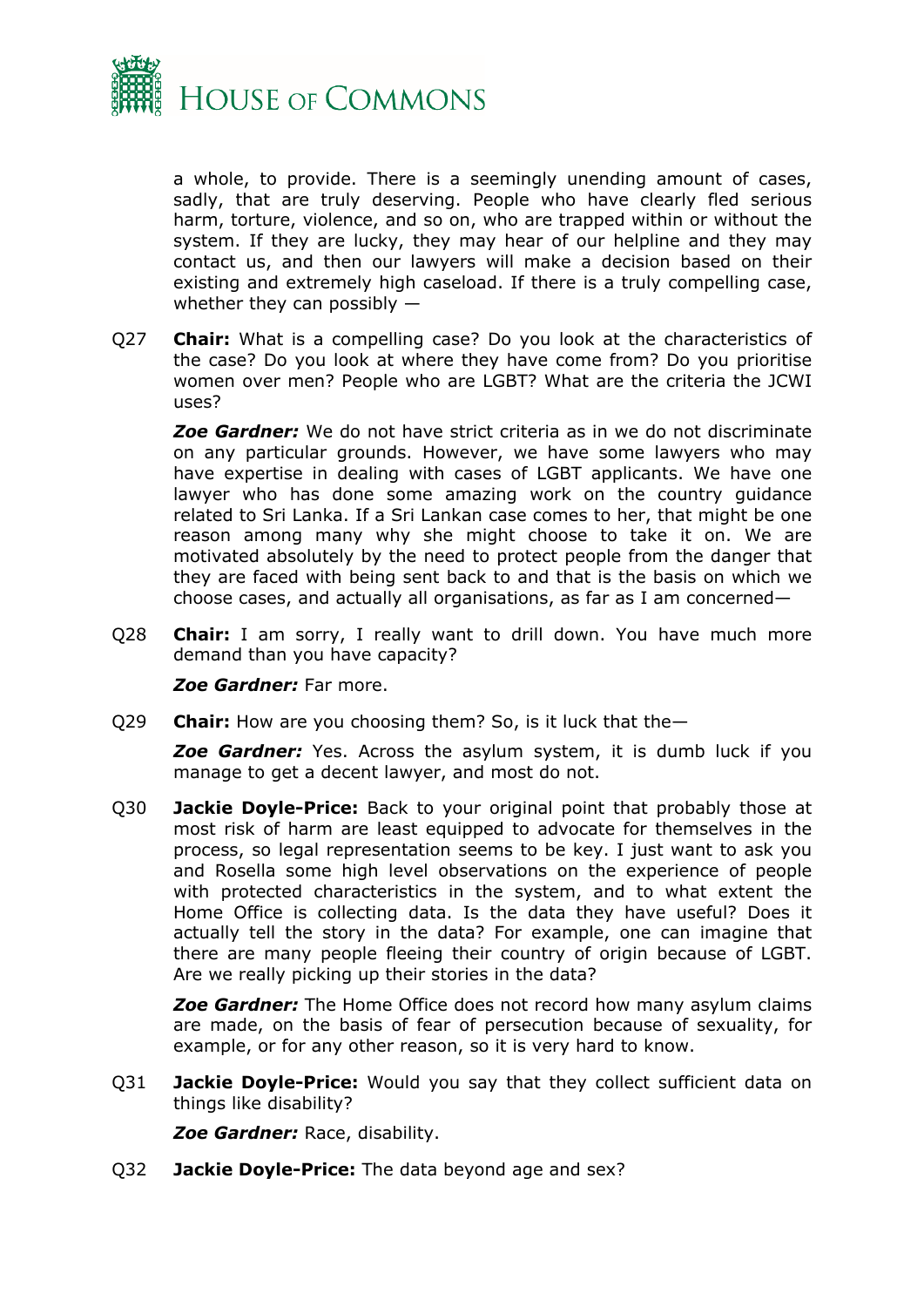

*Zoe Gardner:* Beyond age and sex we do not have any.

*David Goodhart:* I think it does actually. Sorry, I think the Home Office does actually collect —

**Jackie Doyle-Price:** Could I just let Zoe please answer first? My question was directed at her.

**Zoe Gardner:** They do not publish data on what grounds people have sought asylum.

Q33 **Jackie Doyle-Price:** For us to take a view from an inequalities perspective, that data would be really useful. Would it be useful to you in your work?

*Zoe Gardner:* Extremely useful to have data on the basis of all different activities of the Home Office aggregated by race, by disability, by sexuality; those protected characteristics. It would be extremely useful for us to know.

*Dr Pulvirenti:* I agree with Zoe. Clearly, if we do not have data we do not know whether the legal system in place is working. Therefore, if we need to introduce some element to reduce the discrimination of the protected categories we do not know how much input, economic resources and so on that we need to give to the system because we do not have any data.

The first step, whatever we are going to agree today, is just to collect the data for the different categories. After that, we can discuss whether the legal system is fair to those people or not.

Q34 **Jackie Doyle-Price:** David Goodhart, you are challenging the evidence given, that there is data?

*David Goodhart:* I think there is LGBT data collected by the Home Office in relation to asylum. I was talking to Jon Simmons—the Head of Research—the other day who told me that.

*Zoe Gardner:* If they collect it, they have refused to share it in freedom of information requests.

**Jackie Doyle-Price:** No, it is more about publication of data really.

*Zoe Gardner:* They say they do not collect it.

*Dr Pulvirenti:* Even if they are available, they are not easily accessible.

Q35 **Jackie Doyle-Price**: In the interests of transparency, we ought to have greater sight of the data that the Home Office collects. I think we could all agree on that, could we not?

*David Goodhart:* Yes, definitely. We are worrying here about inequality and lack of rights. The group that is most vulnerable to inequalities and lack of rights is the hundreds of thousands of people in this country who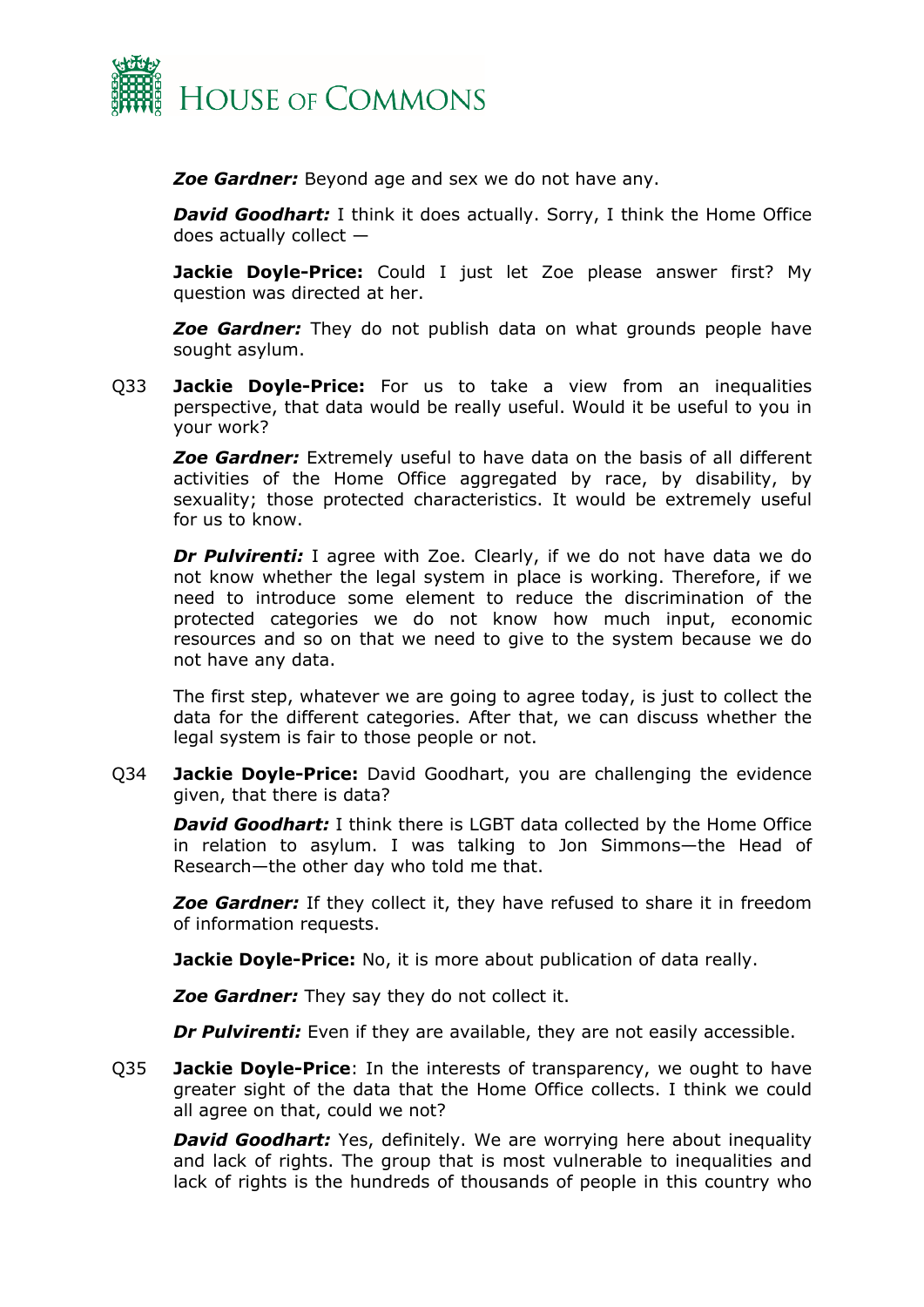

live in the twilight zone of illegal immigration. We are adding to that stock of people every year to the tune of probably 20,000 or 30,000 because we do not deport people.

Q36 **Jackie Doyle-Price**: Or because we have an inefficiently functioning immigration system in general.

*David Goodhart:* Inefficiency counts for a bit of it. Lack of international agreements counts for a lot of it as well. Deportation seems like a very harsh thing, but anything we can do to reduce that stock of people living in the twilight world where they really are exposed and vulnerable would be a good thing. A lot of the people that drowned in the tragedy in November were coming from Kurdistan, Kurdish Iraq. We do not even have an agreement with Kurdistan to send people back. This is one of the relatively thriving parts of the Middle East that people are coming from. We have to get agreements with countries.

**Jackie Doyle-Price**: I think we are going to come to those issues later with questions on the legislation going forward. Ultimately what you are talking about is modern slavery. It is also the point that we need to go after the organised criminal gangs that profit from this. We could all do some more to call it out. One of the things I often say to my constituents when they raise issues like this is, "Do you take your car to a hand car wash?" We have all got a role to play in things like that, but I will leave it there.

Q37 **Dame Caroline Dinenage:** On this data issue, I just wondered how much of an outlier we are internationally on this. Are there other countries that collect this data better and publish it better? Who should we be looking to as a shining example of how to do this better? Is there anybody?

*Zoe Gardner:* I am not aware of any country that is a shining example. Again, as I say, often some areas where some countries do better, they do worse in other parts. In terms of the data, I have a feeling that there are countries that release this data. I could very easily find it and send that information to the Committee later.

**Chair:** That would be very useful, thank you.

Q38 **Bell Ribeiro-Addy:** I am going to be asking some questions about the Immigration and Nationality Bill and how all of you believe that it has helped or hindered the process. I am going to start with Jonathan. Have the Government advocates for refugee rights and the immigration law sector missed an opportunity to find common ground on addressing some of the problems in the asylum process, including abuse of the system and the challenges of removing people who have been refused asylum?

*Jonathan Thomas:* The short answer is yes. It sounds slightly strange being in front of this Committee with a former Immigration Minister who could probably answer these questions better than me but, anyway, she is not in that position today.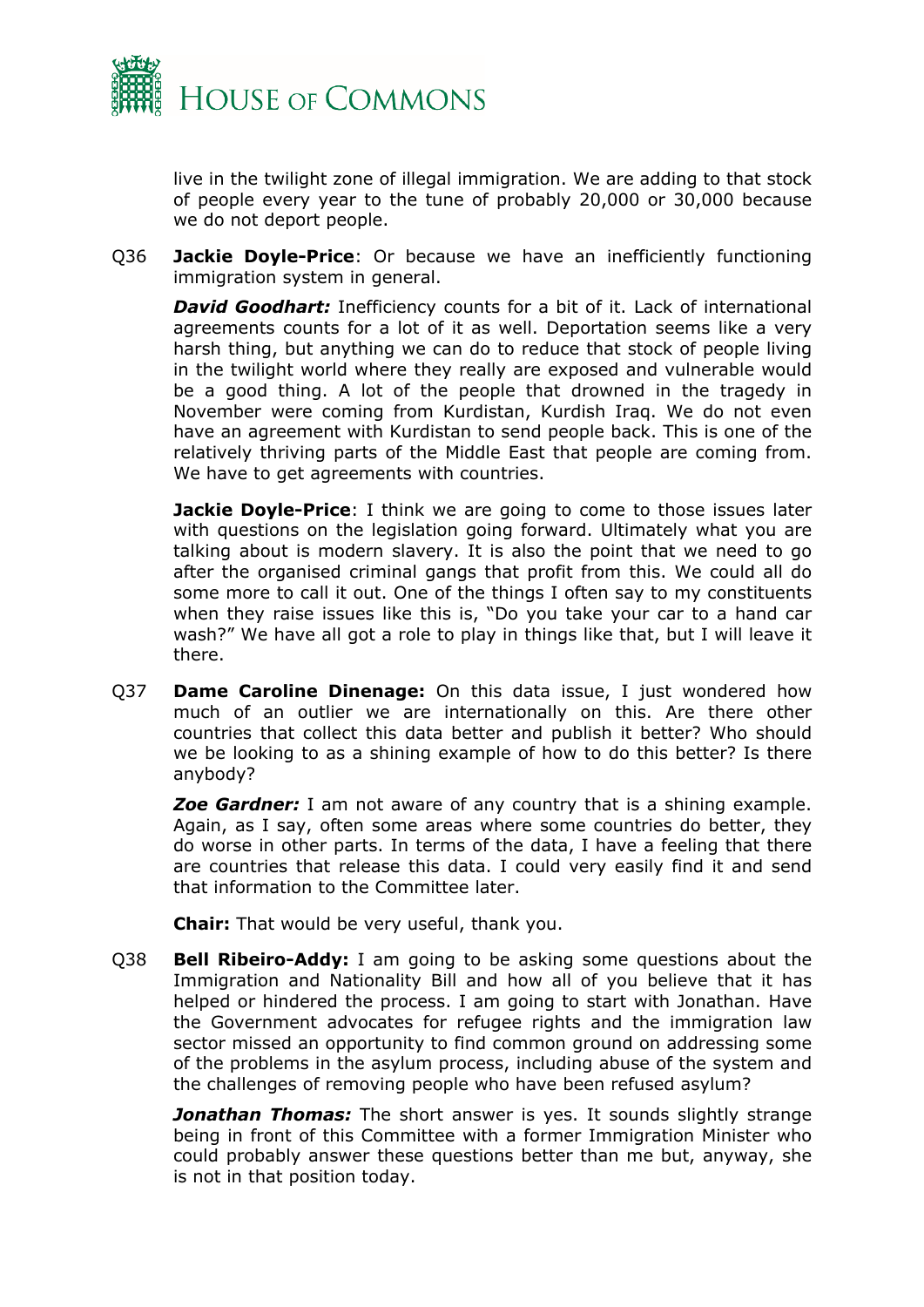

**Chair:** Any more. Ever.

*Jonathan Thomas:* Pieces of immigration legislation are generally doing two things. They are obviously bringing in law, but they are performative in how they are being supported by the messaging from the Government and how they are trying to be received by the public. If you were going to look at the highlights of what is happening here, the initial messaging around the new plan was very bullet pointy; here are four or five things that are going to play well in certain core markets that we need to play well with. They are obviously trying to address issues in the system around how you make asylum determinations, how you deal with people smuggling. They are addressing how you deal with modern slavery and they are trying to address various moving parts of this system.

Ultimately, they do not really address some of the key problems, which in one sense they cannot address because, as we have just said, removal is, to me, a key part of the issue. If you could remove more people who had gone through the system and had had legal representation and it was agreed that they did not meet the standards required to stay here, then I think there would be more support that the system was a real system with real consequences for people who failed it and, therefore, real benefits for people who did not. In order to do removals, you need to come to actual agreements with actual countries, and you need to cooperate.

The flipside of the system, of course, is if you are trying to disincentivise people arriving in certain ways, you need to incentivise other ways of people arriving. This comes back to this queue-jumping thing, which David mentioned, and has obviously been a big part of the messaging here. The problem is, of course, there just is no discernible queue. We like queuing in this country because when you queue in this country you know what you are queuing for. You can see that the queue is moving; you can see that it is administered fairly and it is progressing somewhere, which is what you expected when you joined the end of it. That is not really how resettlement works. It could work like that, but it is not how resettlement works. At the moment it is not clear how you get into that system. Also, the numbers being resettled through it are far too low for somebody to really choose that as an option.

In order to really manage the process—the Nationality and Borders Bill might be part of it—ultimately you have probably got two options. One, which I do not think the UK can philosophically go down and I really hope it cannot, is you have to be super nasty, way beyond what people think at the moment is nasty and you also need to be in a geographical position where you can pull that off. The UK maybe is, but Australia was in that situation and went down that route and was able to shut off direct asylum seekers coming there. Or you need to be able to return people and take other people in. In order to return people you need to cooperate with other countries, so you need to be super nasty or super cooperative. I feel like the UK is not really either of those things and,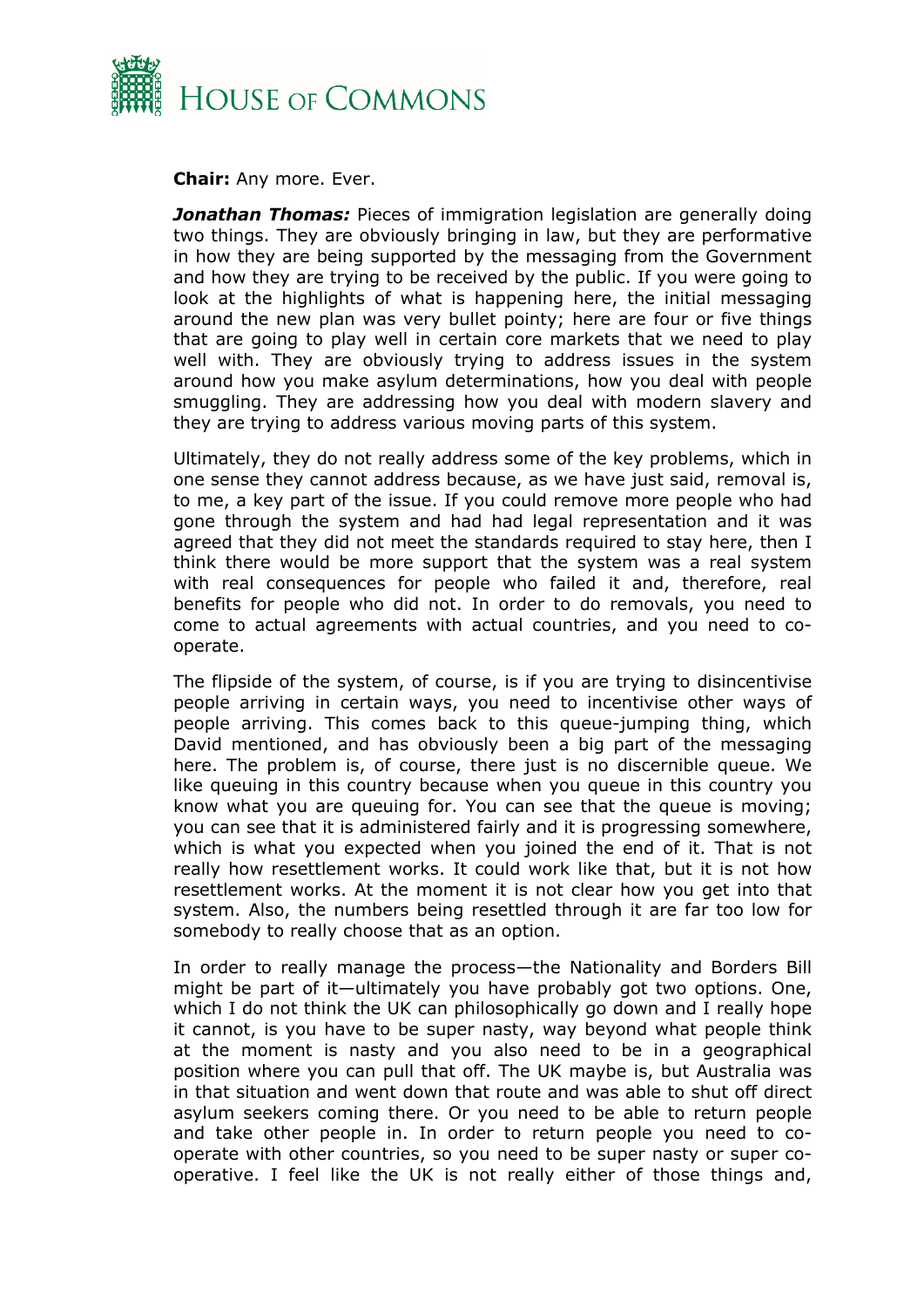

therefore, as a result the Nationality and Borders Bill will do some things, and things may change and we might say, "Oh look, the Bill did that", but things change for lots of reasons. I do not think of itself it is really going to address this issue.

Q39 **Bell Ribeiro-Addy:** Thank you. Zoe, we know that legal aid was removed from various different mechanisms for people applying in terms of immigration back in 2012, I believe. What is the impact that that has had on cases and the whole sector since then?

*Zoe Gardner:* The cuts to legal aid have been absolutely devastating. Legal aid is still available for people making human rights-based claims to remain in the country, but the rates are extremely low. This feeds into the issue that I was describing earlier about the capacity in the sector being completely overwhelmed. There has been ongoing crisis mode for decades now, but it was made much, much worse by those cuts in 2012. Obviously, we are here talking about the asylum system, but it is inevitably linked with wider immigration questions. The fact that legal aid is not available at all in immigration applications that fall outside of our human rights framework also increases that difficulty and means that more people have to rely on asylum and human rights-based routes.

Q40 **Bell Ribeiro-Addy:** Do you have any figures on how successful they are in the use of the human rights route?

**Zoe Gardner:** I do not know what the proportion of people who are successful in making a human rights claim to stay in the UK is; I imagine that it is data that I would be able to find. In many cases—because of the long times that people spend in the asylum system and then again out of the asylum system if they are initially rejected—people do develop legitimate family and human rights-based claims to remain in the UK even beyond their initial asylum claims. That is, obviously, another feature of this lengthy process that complicates matters.

*Dr Pulvirenti:* The framework provided by the European Convention on Human Rights gives more rights to asylum seekers for a family reunion. Clearly, Article 8 has been used a lot in that, and also Article 8 has been used against the decision of sending back some of the asylum seekers. Also, there is the provision not to torture people, so non-refoulement, and Article 3 of the European Convention of Human Rights has been used. Actually, the human rights framework has been used as an umbrella for the shortcomings of the asylum system in the UK so far.

**Bell Ribeiro-Addy:** David, you wanted to come in?

**David Goodhart:** I was just going to say the Head of UKVI told me a couple of years ago that more than half of successful claims by asylum seekers are now made under human rights law rather than asylum. As Zoe says that will be partly because people are here for such a long time that they start making claims under the right to family life. Can I just make a brief comment about the Bill?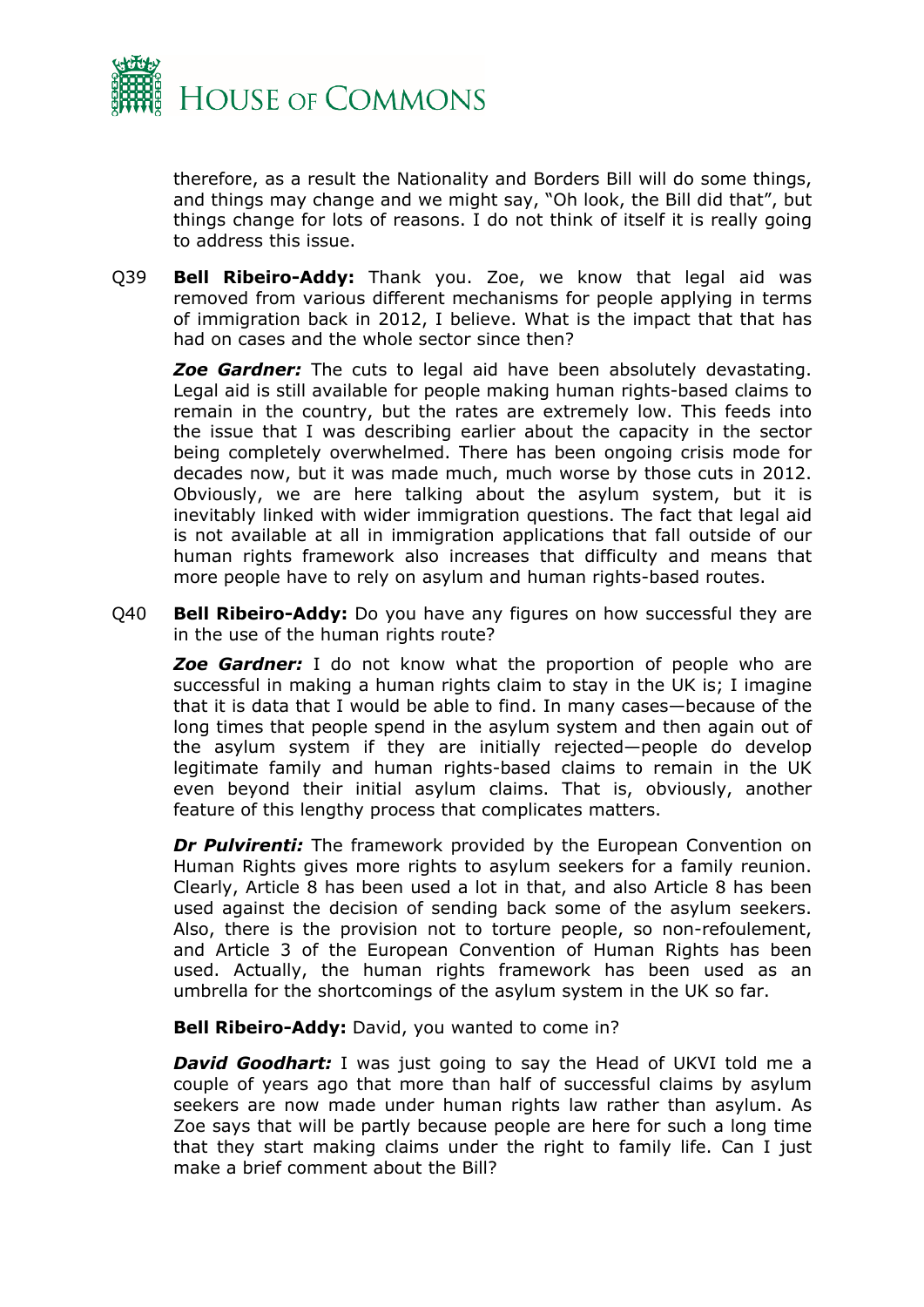

**Bell Ribeiro-Addy:** I have some more questions for you.

*David Goodhart:* Sorry, okay.

Q41 **Bell Ribeiro-Addy:** You have touched on the numbers of people that have been deported. The Migration Observatory say that approximately 17,081 people were deported in 2018; in 2019, approximately 12,841; in 2020, approximately 5,842. The UK has also rejected over 32,000 Afghan asylum claims since 2001, which means that more Afghans have been denied asylum or deported than actually offered safety under the Government's resettlement schemes. You had previously cited a slow appeals process as a possible reason for delays and backlog in the asylum process and the use of judicial review. Do you have any suggestions about how the appeals process can be made more effective, quicker and potentially more accessible to claimants?

*David Goodhart:* The Migration Observatory is almost always right, so I assume those figures are correct, but about four fifths of the deportations last year would have been foreign national offenders.

Q42 **Chair:** Can I just interrupt here? The sentiments of a former Immigration Minister are going to come out. Deportation is only for foreign national offenders. Removals are for failed asylum seekers. I think it is really important that we use the correct terminology or we will get in a terrible mess mistaking refugees and asylum seekers for foreign national offenders.

*David Goodhart:* Okay. I think the removals figure was something like 1,000 or 1,500. It has absolutely plummeted in the last few years. One of the problems that the Bill is trying to address is the gaming of the legal system. What very senior judges have complained about is the whole business of last-minute injunctions that mean that very, very few people end up on planes going home or back to where they came. As Jonathan pointed out, Zoe's barristers are very good. They run rings around the system. As Jonathan also said, we simply do not have enough agreements with the relevant countries, such as Iran, Iraq and Eritrea.

Iran is a tricky one but, like I said, Iraqi Kurdistan is somewhere that is flourishing, and Britain—through its armed forces and in other respects has contributed enormously to the success of that part of the Middle East. We desperately need to do deals with more countries. I would be really interested to know whether any of the post-Brexit trade deals that we are doing include some sort of quid pro quo for taking back people who come here illegally.

We have recently finally struck a deal with India. India has been very reluctant to reach agreement. I think we do now have an agreement that they will accept people back so long as we can prove that they are indeed from India. I think that process is incredibly important. I do not know why we have not been putting more effort into getting these agreements with other countries.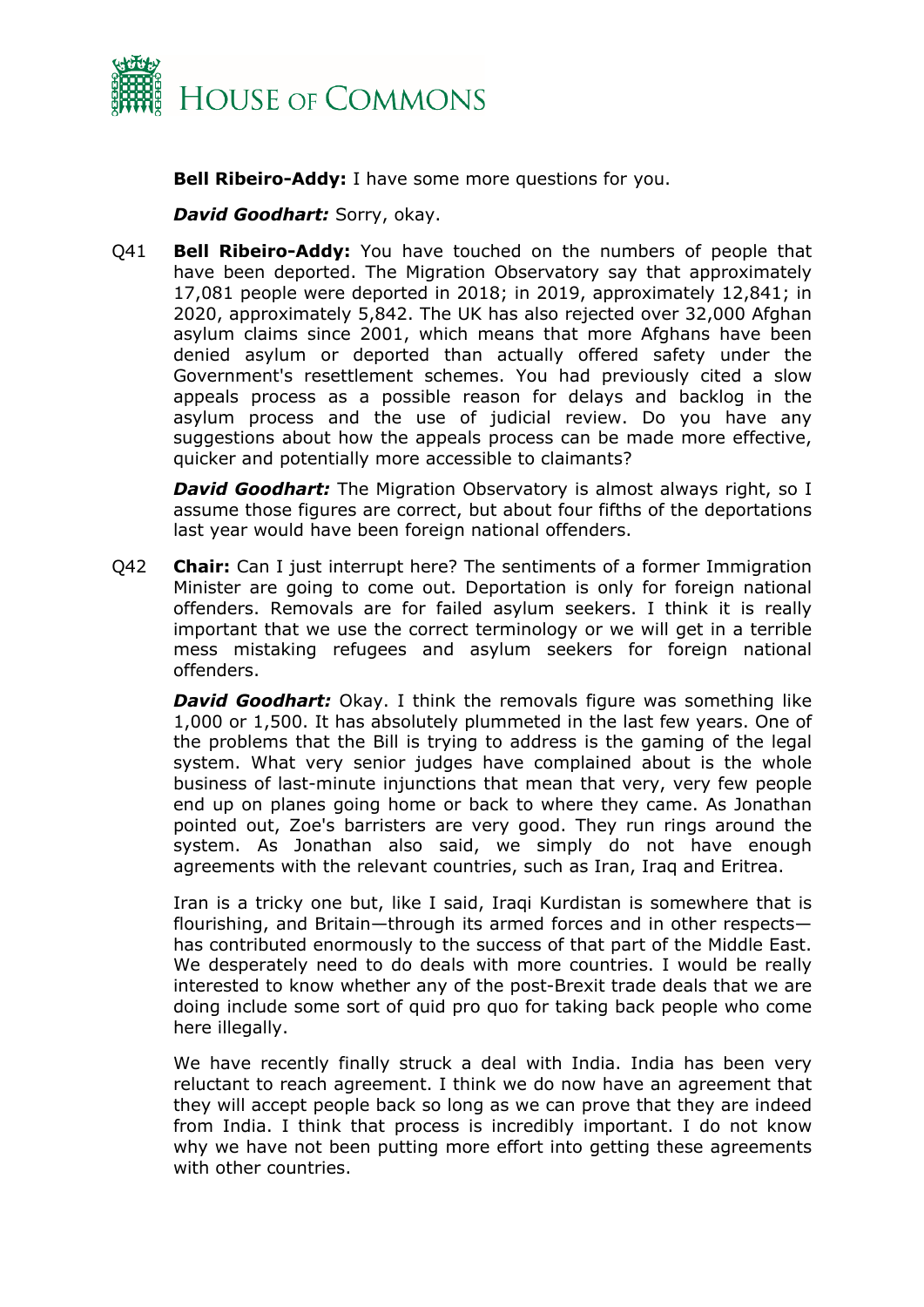

Obviously, the stress of the Bill is on how to deal with illegal immigration. All of us are worried about the illegal aspect, but it does beg the question of legal routes. If we want to clamp down on illegal entry, how is it possible for people to make claims? I think Jonathan said there is no queue. Well, there is a queue, and I think it is the UNHRC camps, and I think we should accept 10,000 a year. That is the Red Cross demand, and I think it is not an unreasonable one. We should take 10,000 a year, but in return—and this could be part of clamping down on illegal entry—the UNHRC should take back people who have come illegally rather than talking about Ascension Island or Rwanda or whatever. If people are genuinely in danger I think they will probably get accepted here, but if for some reason they are not they will be safe under protection of the UNHRC. I do think we should also, and Jonathan's written about this—

- Q43 **Chair:** I am sorry, David. I am going to have to interrupt you. I am going to have to suspend the meeting because there is a division in the House.
- *Sitting suspended for Divisions in the House.*

**Chair**: Bell, I hope you can find where you were, and we will get David, who I think was giving evidence, back on track.

Q44 **Bell Ribeiro-Addy:** David, I think you just had your last word to say, or was it a sentence?

*David Goodhart:* I was just going to say the word sponsorship, which I know Jonathan has written about. The challenge to people like me—who think that it is really important to clamp down on illegal entry—is how people are going to get here. I think resettlement is a huge part of it, but I think sponsorship can also play an important role. Jonathan has written interestingly about that.

**Chair:** Thank you very much for that.

Q45 **Bell Ribeiro-Addy:** Thinking of the idea of removing people because they have arrived so-called illegally, from looking at the Immigration and Nationality Bill it seems that people are set to be criminalised because of how they arrived. Given that these people are fleeing certain circumstances, do you think it is appropriate for them to be removed based on a situation they could not possibly control?

*David Goodhart:* They are coming from France. Almost all illegal entrants are coming from safe countries. Some of the legal entrants who are visa overstayers or people who managed to get on a scheduled flight or journey of some kind could be fleeing directly from oppression or danger but, by definition, those people who are coming from France or Belgium or the Netherlands are not.

Q46 **Bell Ribeiro-Addy:** There is no obligation to claim asylum in the first country you arrive in. Obviously to get from one of those countries to another country—if there is a particular situation and you could not necessarily fly, or you may be travelling through another route—is it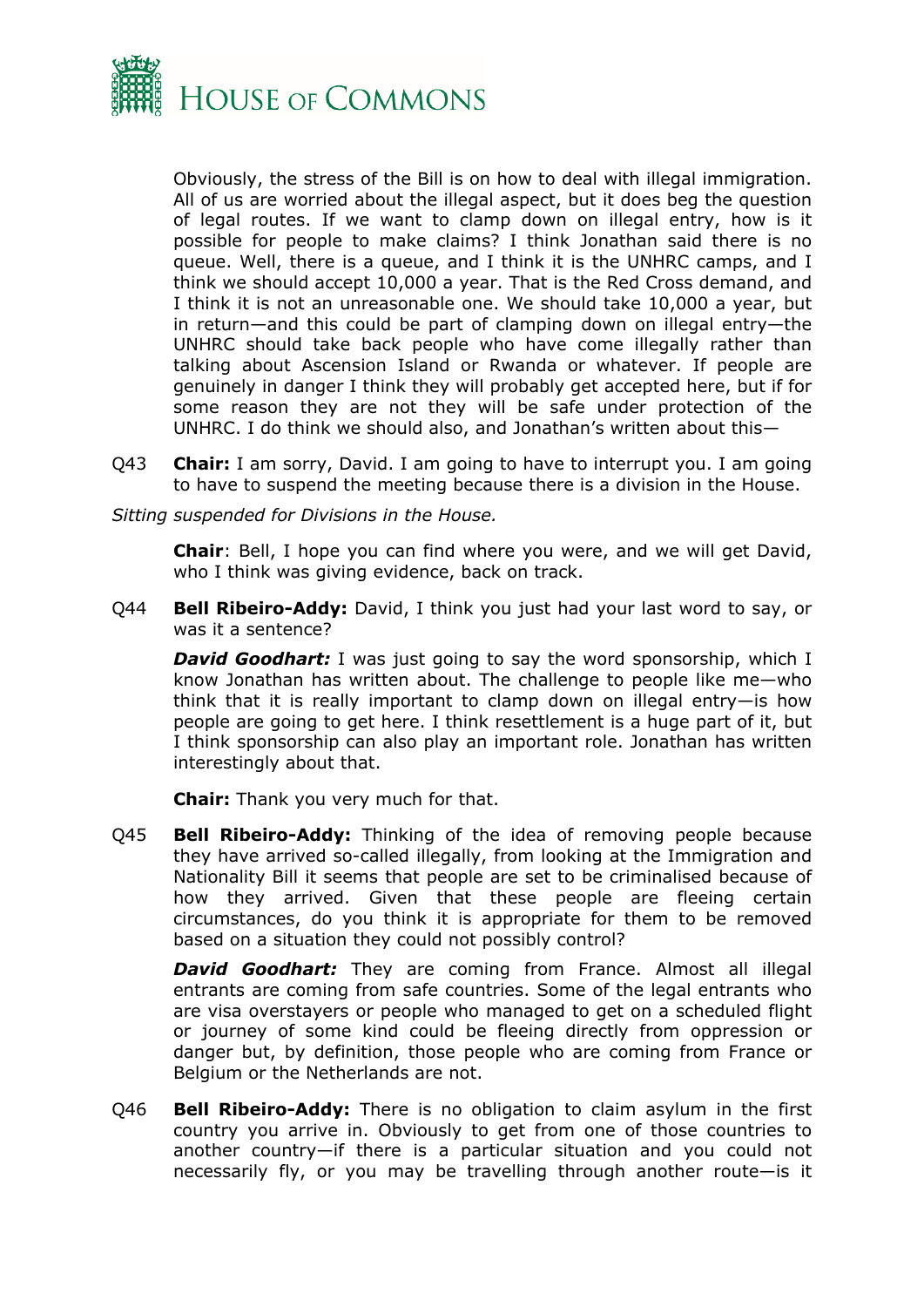

reasonable, based on how they arrived, to make a judgment as to whether or not they are worthy of asylum?

*David Goodhart:* I think it is. We have a huge problem with illegal entry with this queue-jumping Darwinian system. It seems harsh, but treating people differently depending on how they have arrived is not unreasonable. We are also proposing, I think, to rewrite Article 31 to mean that people coming here who are not in immediate danger should not automatically be treated as asylum seekers. I think the Bill is also trying to close down some of this legal gaming—these last-minute injunctions that we have talked about—and I think it is talking about whether we should have visa sanctions against countries that do not agree to take back their citizens who have arrived here illegally. I think all of that is reasonable.

The big question is will this make any difference? I am a bit more sceptical about that. What will really make a difference on the illegal entry is some sort of agreement with France, and that is obviously not going to happen at least until after the French election. It is either an agreement with France or, as Jonathan said, something much more dramatic and kind of Australian—that you keep people in protected accommodation of some kind if they have come illegally, and they have to stay there until their case is heard. That would obviously only work if you had a much more efficient system than we currently do. You cannot let people sit in protected accommodation for a year and a half.

### Q47 **Bell Ribeiro-Addy:** Can I ask you the same question, Rosella?

*Dr Pulvirenti:* I think there are a few things that we need to discuss. First of all, the two-tiered system. It is quite problematic because it is against the international framework in Article 31 of the Refugee Convention. Therefore, the UK will fall short of what is asked under international co-operation. This is the first point.

Second point, it defeats the purpose of seeking asylum because if you already establish that some people are not worthy to enter the country it means that you have already decided that they are not worthy of receiving asylum. By definition, those individuals who seek asylum in the UK, or in any other country, are legally able to enter the country because they are protected by the Refugee Convention. It is true that to a certain extent they are illegal, but at the moment when they reclaim asylum they become legal in the country until a decision is taken on whether they are granted refugee status or not. We need to be very careful about that.

Then the point is, how do we draw the line? How can the system be proportionate? If we introduce some limitation at the entrance, the system is not proportionate because we do not look at the individual. We do not look at the specific situation and we do not assess whether the individuals have committed crimes and so on. Also, it is quite dangerous because what about, for example, a vulnerable category like children? What if they have committed crimes and they were a child soldier? They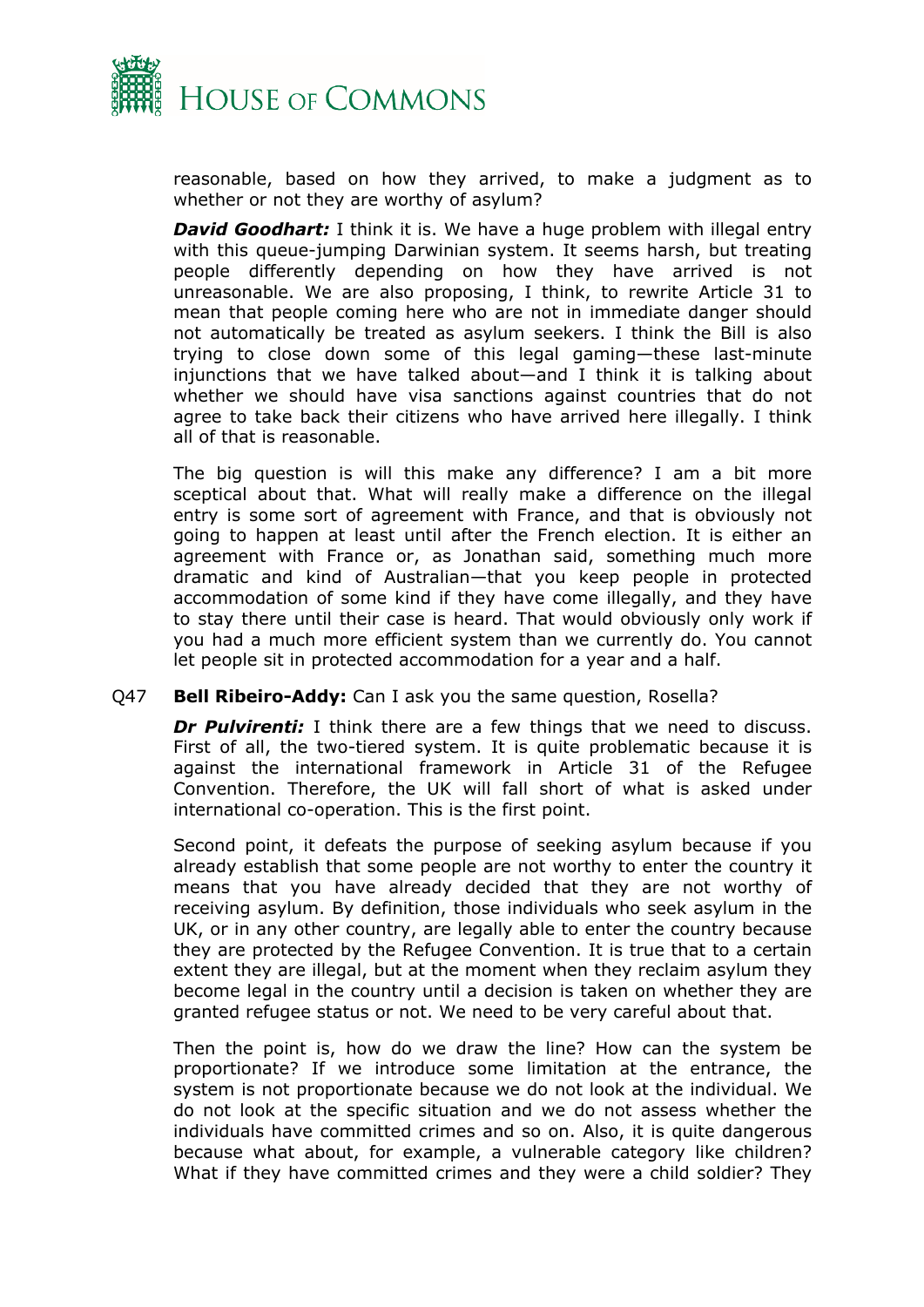

have committed crimes, but clearly that might fall short of the threshold that has been set by the UK. If we want to look at the problem in a balanced way, it is important to look at the individual situation and we cannot make categories that are too broad.

And final point on the agreement with France—I do not know if there is going to be a discussion later—unfortunately, it is not possible to have an agreement just with France. France is part of the European Union. Asylum seekers or people that are in Europe, once they reach the shore in Europe, are free to travel to all the other European countries. When France has an agreement with the UK it means the entire European Union also needs to have an agreement with the UK. For this reason, it is necessary that the UK has a dialogue with the entire European Union because it is very difficult that just France has the power to decide who can stay or not.

Q48 **Bell Ribeiro-Addy:** We are running behind on time, so I am going to ask singular questions. Unless anybody has a really burning desire I am just going to move onto the next one if that is okay otherwise we are not going to be able to get through. Zoe, given that people seeking asylum account for a very small proportion of the total migration to the UK, are these fundamental reforms set out in the Nationality and Borders Bill proportionate?

*Zoe Gardner:* Not at all. The attention in general paid to a population of roughly 30,000-40,000—if we are going to the high end—people per year coming to the UK seeking protection do not warrant the disproportionate amount of attention we pay them in the press or in Parliament at all; certainly not a huge and draconian and wide- ranging Bill such as this. I am sure that the Committee will be aware that JCWI objects to a lot of different parts of the Bill so I will try to stick to just parts that I think will specifically impact people with protected characteristics.

**Chair:** That would be very helpful.

**Zoe Gardner:** This Bill, interestingly, could well have been designed by somebody who had had this conversation that we have been having today, who understood the issues very well and sought to exacerbate every single one of them. It introduces automatic delays of six months for almost all asylum applicants and then it does nothing at all to address the long-term delays that we have discussed. It just adds on an additional six months to the process of most cases, as has been mentioned, unless they were to find the means and the leverage to obtain some kind of agreement with another country to send our unwanted foreign nationals to be their unwanted foreign nationals.

It does not seem likely but I would like to just clarify—because I think it is very important for the record in terms of what we have heard today the agreements that have been made with India, for example, on migration management have nothing to do with the asylum system and should not be lumped in with it. A readmission agreement with Eritrea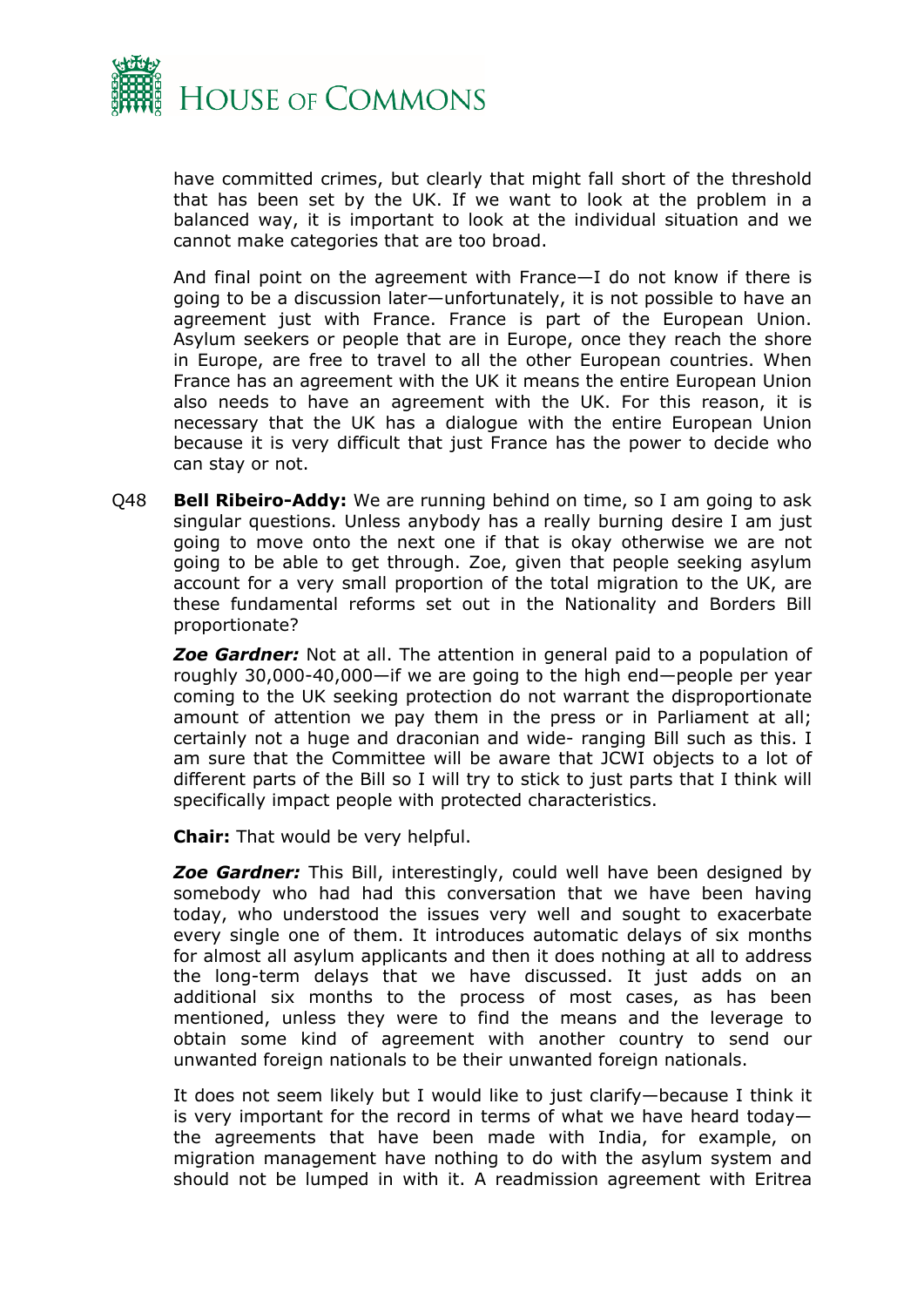

would be, by definition, extremely unthinkable because almost 90% of people who seek asylum from Eritrea are recognised as refugees. When we are talking about migration management agreements with other countries, I think we need to be very clear that we are not talking about sending refugees back to persecution—that refoulement would be a very bad thing.

As for asking the UN-run camps to then take people back from the UK, that also seems—whether or not it is morally desirable—absolutely just fantasy land. That would be resettlement in reverse. It is the exact opposite of the UN Refugee Agency's mandate in terms of finding durable solutions for refugees. It is important that we talk about that; it is important that we say the UK does not propose to rewrite Article 31 of the Refugee Convention; the Refugee Convention stands as it is. The interpretation of that Convention is what is under consideration in the Bill. The ways in which the Bill guides decision-makers will exacerbate the issues facing people with mental health issues because it advises decision-makers and judges to give minimal weight to evidence that is produced at a later date.

I have already discussed why trauma can impact on people's ability to disclose at an early stage within this asylum process. It would be absolutely unthinkable for a judge in the UK to give minimal weight to evidence that somebody would face death or torture on return, regardless of when that evidence was provided. The Bill seeks to interfere with the constitutional duty on judges to make decisions based on the evidence provided to them and according to the law.

I will not go into the various ways that the UNHCR has already said that the Bill would breach the Refugee Convention. You have already articulated how the first safe country concept is not helpful to us. I must come back to this issue of mental health. The Bill seeks to increase the number of people who would be detained and decrease access to appeals processes.

In the system currently, detention is a huge issue for people with mental health disabilities. The Bill seeks to basically reintroduce a process called the Detained Fast Track that existed until 2015. Under that system, people were automatically detained if their claims were deemed manifestly unfounded. We have just gained refugee status for a client of ours whose claim was initially deemed manifestly unfounded. He is blind and he is from Nigeria. He was escaping violence connected to suspicions around witchcraft because he was blind. He was denied the right to an incountry appeal because when he was initially rejected his claim was deemed manifestly unfounded. This Bill would mean he would be denied right to any appeal whatsoever. We have fought for his right to have an appeal, and we have had him recognised as a refugee who would suffer inhuman treatment and persecution if returned to Nigeria. This happens all the time.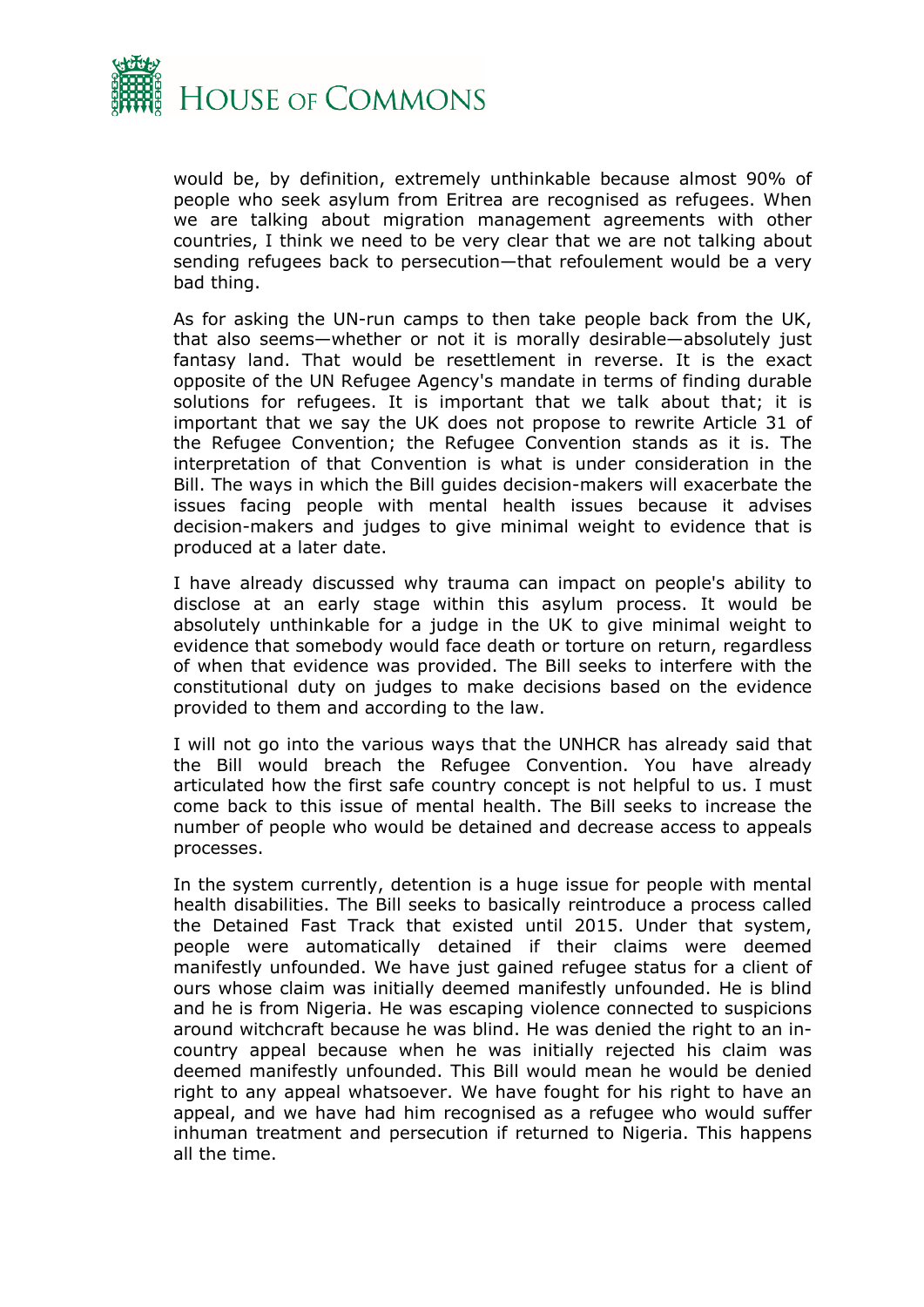

There are also ways in which the conditions of people with mental health, PTSD, psychosis, are actively exacerbated by processes within detention and within the asylum system. Colleagues from Bail for Immigration Detainees shared a case with me just this week where they had submitted an application for bail for a man who was being held in detention. Their application for bail had medical evidence saying that detention was exacerbating his psychosis—PTSD—and he had attempted suicide already once while in detention. His bail refusal was based on the fact that he has mental health stress and we will not be able to monitor him if he is no longer in detention. The circularity of the logic that is being applied is absolutely—well, it is not logic, whatever else it is.

**Bell Ribeiro-Addy**: Not proportionate?

*Zoe Gardner:* It is certainly not proportionate in terms of his particular vulnerabilities and his protected characteristics for somebody who is disabled by mental health difficulties.

Q49 **Bell Ribeiro-Addy:** Sorry to rush everybody along, but as I said we do have very little time. Jonathan, next question. There is a lot of discussion around the Bill generally, publicly. What does polling suggest about public opinion on the specific asylum measures in this Bill?

*Jonathan Thomas:* There are lots of different ways of looking at public attitudes on asylum and refugees. If you take a historical view, it just looks like back to the future. In the noughties all the media was about asylum. In the 2010s it was all about economic migration. Now it has come back to asylum and it looks like we are just repeating the same thing over and over again.

There is an alternative view, though—which I am sure Zoe would agree with different parts of but which I am going to set out—which is that maybe the last 10 years has been a golden age for how we view asylum seekers in the UK. If you look at the media around asylum seeking in this country and compare it with the media in the noughties it is quite different. In the noughties you got the most unbelievable headlines and stories about asylum seekers, probably some of the most spectacular headlines we have ever seen in the British press. Now, in publications like the *Daily Mail* they will write about the channel and the concerns in the channel, but then they will have an article in their *Femail* section around women who have taken in asylum seekers in their spare room. That might not seem like much of a step forward, but it is a huge step change since what we had in the noughties when you have incidents such as the one we had in Liverpool with the failed asylum seeker. I would say the press reporting on that was very low key on all fronts. I will not go into why that might be, but I do not think that would have happened in the noughties.

As David said, we have community sponsorship; we have 300 local authorities involved. It feels like there is a lot more acceptance of the reality of asylum and refugees.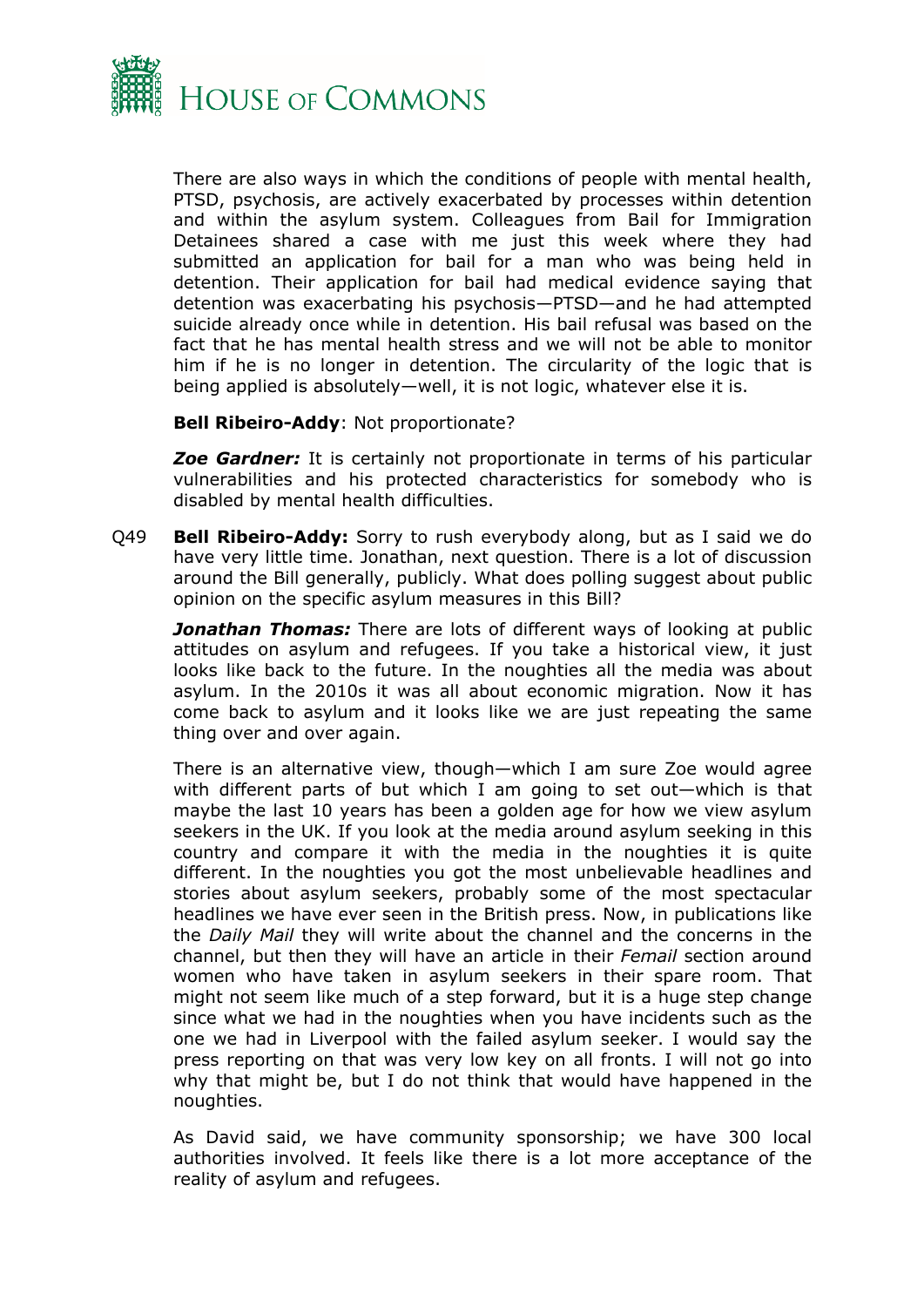

When you look at the polling, though, I think two things have not happened. This country is one of the most pro-refugee countries in the world if you look at Ipsos MORI. It is all relative, but that does not come at the cost of control. Secondly, are asylum seekers actually refugees? This country, again, is one of the most positive on the fact that most asylum seekers are refugees, but still the majority do not think they are. The majority of people in this country still think that most asylum seekers are economic migrants.

What you see, I think, and what the Government's Bill really plays on is a positive story about refugees but, "Oh, you need to be suspicious about these asylum seekers". Unfortunately for everybody—but particularly the refugee sector—the whole channel/France thing does not play great; it is a very conflicted story. As David said, people see people coming from France who are coming from a country which pretty much everybody accepts is safe, unlike people who are coming from Turkey.

You can debate what the rule is about where you must claim, but people see people coming from a safe country who have got a certain amount of resources to get there, some of whom are refugees and some of whom are not refugees. The Government is seeking to exploit that divide, and this divide is one of the reasons why you see polling which people who are deep in the sector feel is pretty alarming.

For instance, a polling on putting people on Ascension Island and deciding who is a refugee is generally quite positive because if you are positive to refugees but you are not sure that all asylum seekers are refugees, obviously a system that magically separates them 5,000 miles away would seem like a pretty positive thing to do. A lot of the polling at the moment suggests that people are, in general, relatively supportive of not accepting asylum claims from people who enter illegally or for taking action in the channel to push people back. It is a very conflicted story. I think the British public are positive on refugees, but the reality of the situation complicates that enormously.

Q50 **Bell Ribeiro-Addy:** Rosella, a lot of the measures in the Bill are geared towards—or were explained that they are—stopping criminal networks and people smugglers behind the dangerous channel crossings. Do you think there are any alternatives that could be used to the measures in the Bill?

*Dr Pulvirenti:* I do not think that the Bill really reached this point of stopping the smugglers, and I can tell you simply why. There is, I think, a problem in understanding who the smugglers are because those individuals who are reaching the shores of the UK and are driving the boat and so on, they might not be the mastermind of what is happening. They might be people who do not have the economic resources to pay for the trip, so rather than paying the smugglers they just arrive driving the boat. This is the first problem.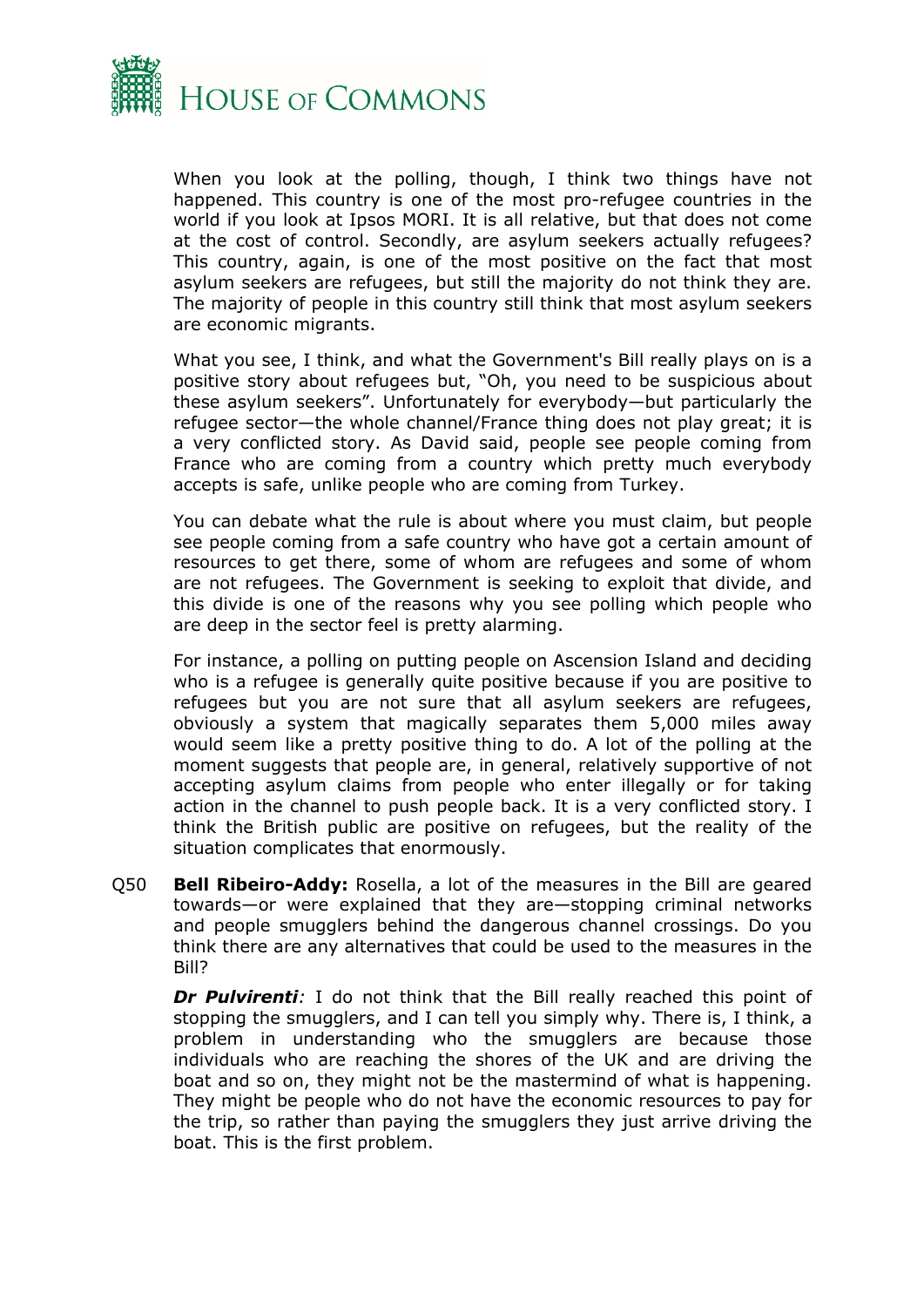

The second problem is are we sure that individual asylum seekers know exactly what is the legal system of the UK when they arrive? Here I am looking at some research done by the United Nations, and they conducted empirical research about the variety of factors that influence the asylum seeker in arriving. The answer is the presence of family members, peers, experiences along the legal route, pressure from smugglers. There is no evidence through empirical research that a system that is more stringent at the beginning is going to allow less asylum seekers to come forward.

I think the balanced approach is to look at the cases one by one and checking those who are genuinely asking for asylum and those who have committed crimes and should not be granted asylum. In fact, the international system, the Refugee Convention, established that there is a clause in Article 1 that states that the status of a refugee should not be granted to those who have committed serious crime. However, I think the Bill lowers the threshold to crimes that have sentences for, say, 12 months.

The final point is quite broad. There is not a definite list that it can be modified, so it is not clear, it goes against the rule of law and against certainty of law and so on.

Q51 **Bell Ribeiro-Addy:** My final question is going to be on how the Bill is amending the Modern Slavery Act which is explaining that it is attempting to tackle perceived misuse of the system. Are you concerned about some of these measures in the Bill—particularly the threat to public order provision—are you fearful that it could unfairly penalise genuine victims, including children? If so, how could the Bill be amended to address this and, just generally, how do you agree with the actions to address the misuse of the system overall?

*Zoe Gardner:* I think this is a very interesting and extremely concerning point, but it actually links up to a wider issue that is seen within the Bill and within numerous other Government outputs. There is an idea that fundamental human rights should be stripped from people on the basis of certain behaviours. We already have a system, unfortunately, that too often people are forced into labour—for example in cannabis farms—to work illegally. People who are trafficked here are too often failed by our system and charged as the criminals themselves rather than as the victims. This Bill will exacerbate that issue significantly.

It very often happens that people are not in control of the entirety of their journey to the UK and what happens to them when they get here. There are real, despicable criminal gangs at play. They are internationally linked up, they bring people across borders in numerous different ways and when they bring people here, they exploit them terribly. The focus of the Government's approach thus far—which is reinforced in the Bill—has been to target its enforcement on the victims. This happens across the board, but certainly is at its most concerning when it concerns victims of modern slavery and the worry that people will not be able to come forward and speak about the abuses that they have suffered because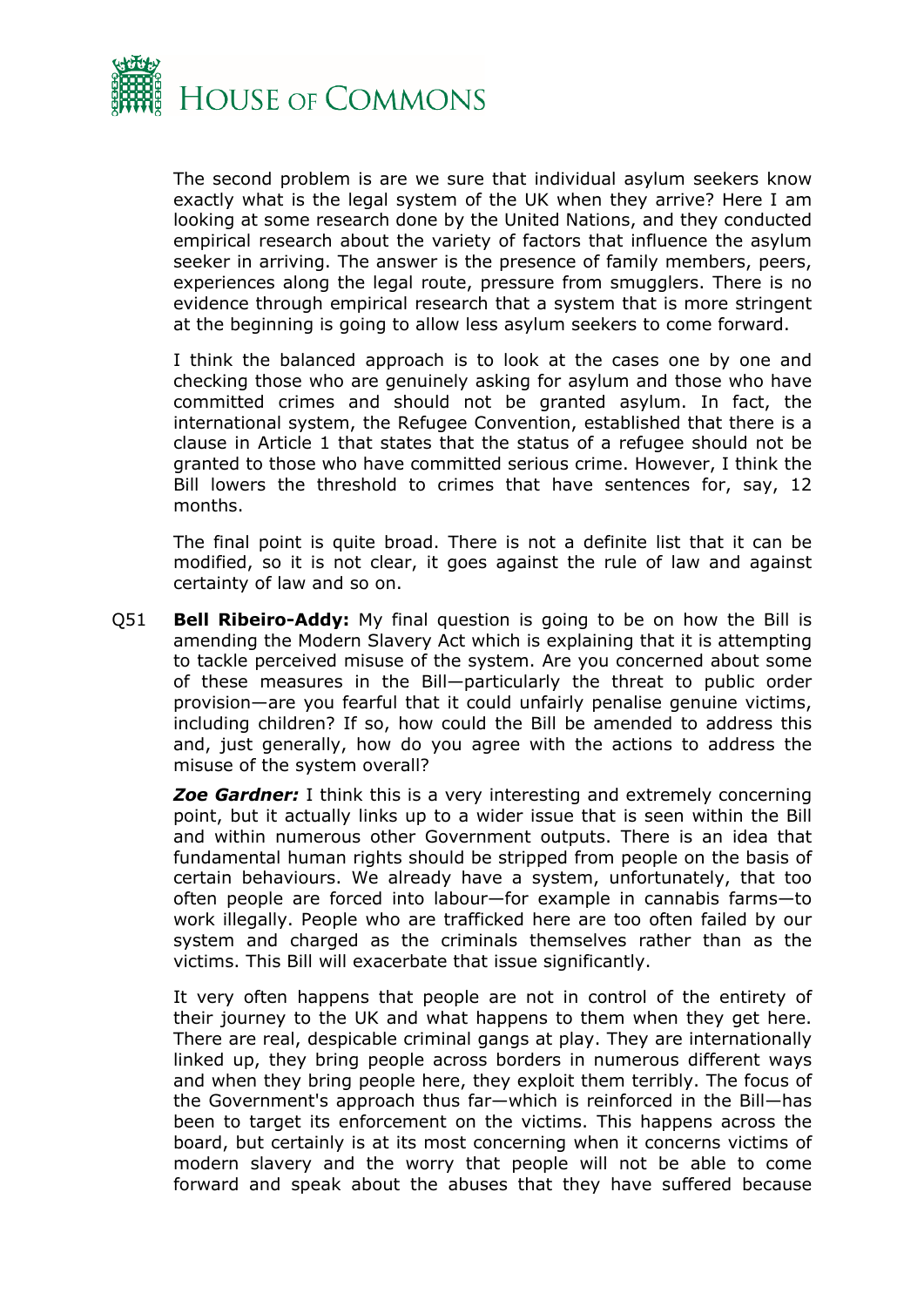

they will be criminalised and they will face deportation, detention and prison at a greater rate under the provisions in the Bill.

Q52 **Chair:** Can I just ask a quick question about offshoring? It is probably to Zoe or possibly Jonathan as I think he mentioned offshoring. The news that we heard over the weekend is that the Government intends to make sure that all male asylum seekers have their claims processed offshore. Are you concerned that that might miss men with protected characteristics, whether that be age, disability, sexuality?

*Zoe Gardner:* Very concerned; quite aside from the fact that that constitutes discrimination in the first place. You can be a man and a refugee. You can be a man and a victim of trauma, torture, sexual violence. You can be a man with disabilities. You can be a man who has lived closeted or been abused because of their sexuality. The narrative that men somehow are not vulnerable and are not in need of protection is completely false. Men are very often the ones targeted in the first place in refugee producing countries. It is a very dangerous proposal. It is a completely unworkable proposal. The size of the detention of state would have to exponentially balloon or we would have to find, again, somewhere willing to take in all the young men who cross the channel. That is not really the way countries tend to work in terms of just indefinitely taking in foreign nationals that somewhere else does not want.

I do see the problem; I am capable of seeing the problem of why people think that people crossing the channel from France should be able to apply elsewhere. There are reasons why people seek to make their way to the UK. All the research—including the Home Office's own research tells us that those are based on connections to the country they are trying to reach.

The ways to solve that are to enter into good faith negotiations with our partners in Europe; to arrange for a system where people with those connections can travel safely and legally to the UK; or to simply provide a travel document that people can apply for like they apply for other visas in order to take the ferry like you or I would. Better still, rather than having to make a dangerous journey up until that point, to be able to apply to travel to the UK and then enter the UK asylum system. The UK is the appropriate place to hear people's asylum claims—all people, including men.

Q53 **Jackie Doyle-Price:** Jonathan, I just want to come back to evidence that you gave earlier. When you talked about, essentially, year by year the picture of asylum seekers changes because where we have issues in the world changes. Going back to the early 2000's where we had a lot of people coming from Kosovo—when those cases were analysed actually many of them were Albanian—but equally we are getting a lot of delays in the system now for people claiming to be Afghan, but actually you can pretty well verify whether someone is Afghan or not. Really, what it comes down to is, are we looking at this problem through the wrong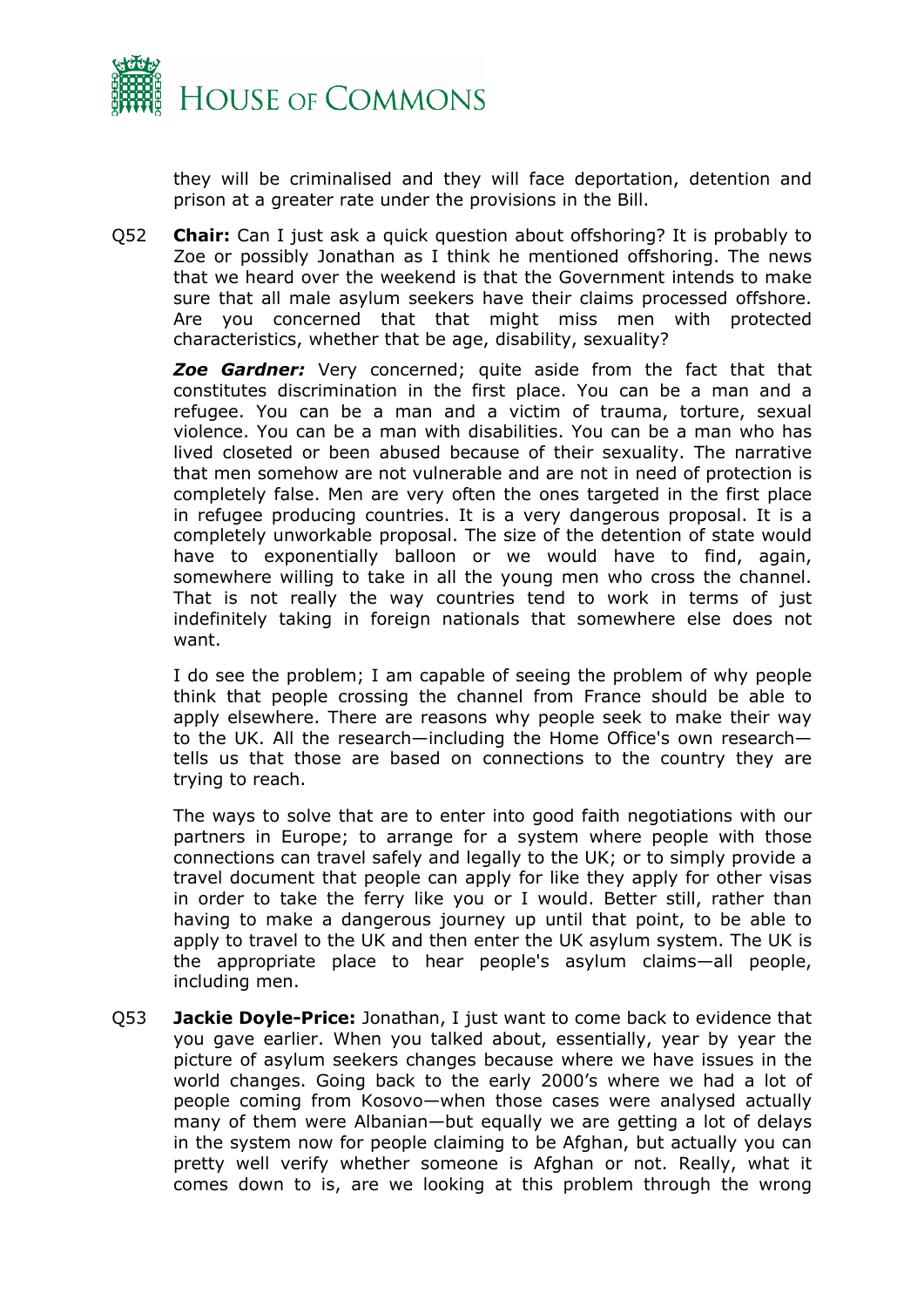

prism? We are effectively demonising people who are fleeing persecution and have hope about getting a better life, who are exploited by ruthless criminal gangs which, frankly, over the last two decades have just become more and more embedded because this trade is so profitable. It is actually more profitable than drugs now.

What we have seen in recent years is that Essex Police, one of our smaller police forces I might add, were given a lorry load of evidence because the victims of the smuggling operation that killed 39 Vietnamese left their phones behind with lots of material and data which allowed those people to be tracked down. I think we are now on 12 convictions for very many years. But does that not prove that you can actually go after these organised criminal gangs? Is that not what we should be doing rather than migrating our problem offshore?

*Jonathan Thomas:* I do not think anybody disputes that is what we would be doing. I would probably dispute whether that would solve a problem, because it is easy to think that everybody is coming here via a singular criminal gang with people who you can identify along the way.

Q54 **Jackie Doyle-Price:** We do know hot spots. We do know that the Irish haulage industry is associated with this. We do know that a lot of these networks are run through Albania. We know some of the routes. There is plenty of intelligence there.

*Jonathan Thomas:* That is certainly true.

Q55 **Jackie Doyle-Price:** Which comes back to Zoe's point as well that unless you actually incentivise victims to bring forward evidence, we are not actually going to build up a picture beyond what we know anecdotally.

*Jonathan Thomas:* It is certainly true. Rosella can probably speak to this a lot better than me, but there is a lot of different ways that people move across continents and stop and start again and move around. A lot of that is not with organised criminal gangs. There is always going to be people who are facilitated to move and are put up in houses and transported around and so on. It is true to say that criminal gangs generally find towards the end of the route—which is obviously hardest, getting across that final border—a way through the border rather than around it. They generally get people who work on the border and pay them money or pay the haulier. They have not got a massive tunnel that people come up in Essex. They have a way of subverting the system. There are actually a few really good research books on people smuggling where people who actually go deep into it do show that there is a lot of bribery and payments within the system that oil the wheels and that is close to home. You could certainly focus on that and that may make some difference. There are a lot of different ways that people move; a lot of people are being facilitated in other ways; a lot of people are now selfsmuggling. It is a multifaceted picture, I do not deny that, but you could definitely at least focus on that specific of it.

Q56 **Jackie Doyle-Price:** There is an awful lot of intelligence there but it is a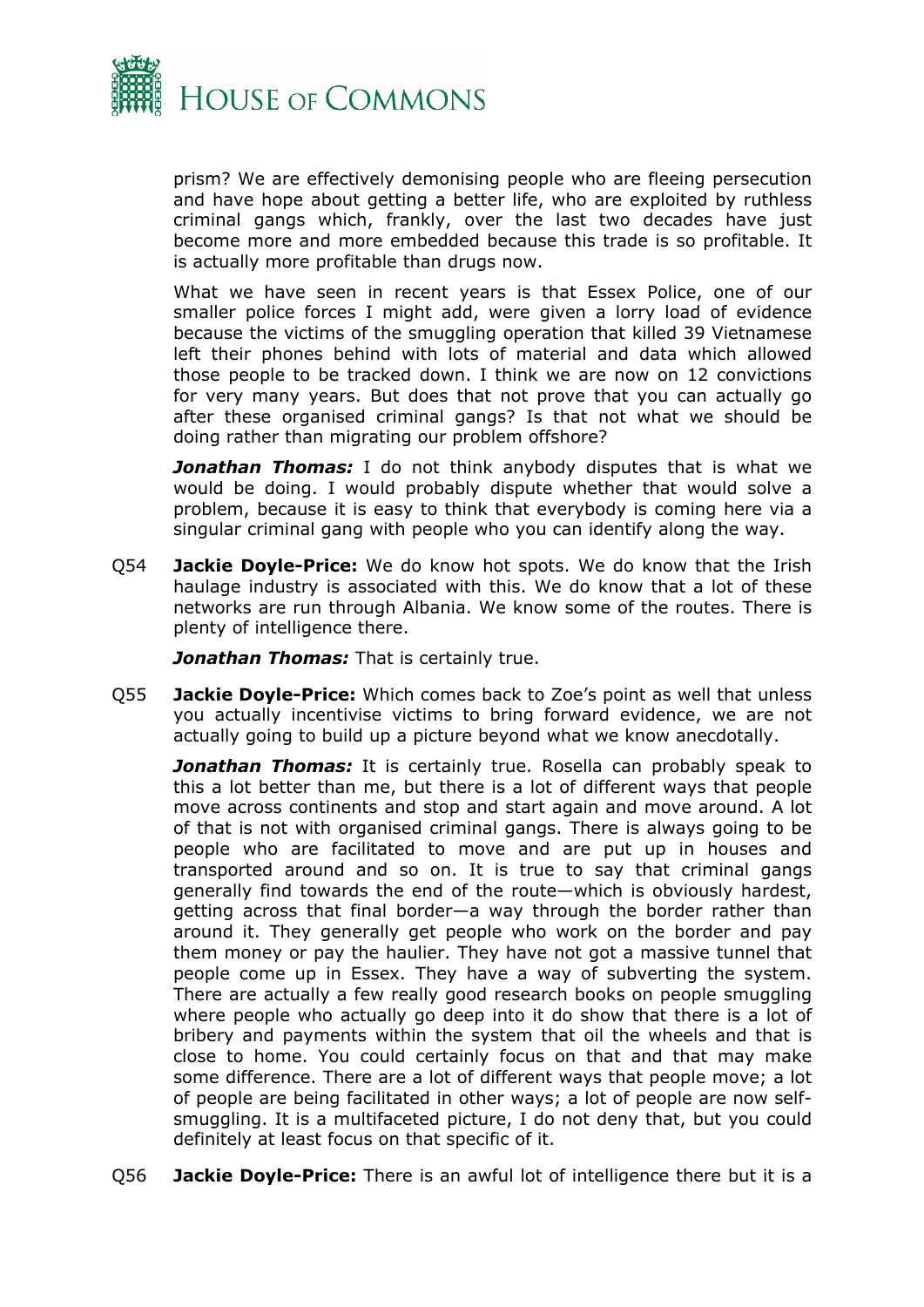

big job and in some respects it is easier. Restoring public confidence is actually at the heart of all of this because, as I say, the public understanding of what we are dealing with and the reality are two completely different things and we end up demonising vulnerable people. Seeing pictures of rubber dinghies arriving in Dover is undermining confidence in the system. It is proven it can be done, that more effort to go and break those networks would go a long way. Some of the intelligence that has come out of this investigation has brought home to me just how much intelligence there is in the system. Zoe, would you like to give some perspective?

**Zoe Gardner:** I just wanted to come in on the resourcing question that you are talking about. I think you make a really important point, and it would appear that we are going in the wrong direction. Under the Bill changes are being made to facilitate more prosecutions of asylum seekers themselves as smugglers. We have acted in the case of one such man. He is a young man from Iran. I know that asylum seekers travelling over land and sea have been described as middle class in this conversation, but I do not think that would apply to him. He made a very difficult, very long journey over many years, moving on when he could pay the next leg. When he reached Calais, he was forced onto a boat and told that if he did not steer they would all drown. He was prosecuted as a smuggler and he was then imprisoned for many months until we managed to appeal his case on the basis that the fact that he had every intention of seeking asylum—presenting himself to the authorities—he was not facilitating the illegal entry of anybody to the UK because they all were asylum seekers and relied on that same defence that Rosella has mentioned. That defence is being stripped away in this Bill so the intention is clearly to go after more asylum seekers as though they were smugglers, which is not going to solve the problem because the smugglers do not get onto the boats so we appear to be going in the wrong direction.

*Dr Pulvirenti:* Just a few points. As you said, what are the evidence that are used in court for bringing down those smugglers? Witnesses. If witnesses are the victims of the crime and we tell them that we are going to prosecute them for the petty crimes that they have committed which clearly, compared to the smuggling, is lower. What is the incentive for them to come forward? They will not. The entire evidentiary system is very likely to collapse because we will not find anyone who is available to testify that has been using that route because that is illegal. The option is that they are going to be deported so they would prefer to stay anonymous and continue using the criminal routes rather than coming forward if we create a more stringent system.

Two points on the offshoring. The idea that a safe country exists is an idea that came from the European Union because the European Union has a system where asylum seekers can move. In the international system, safe countries do not exist. Even if the UK wants to claim that France is a safe country, that is a European Union language legal framework so it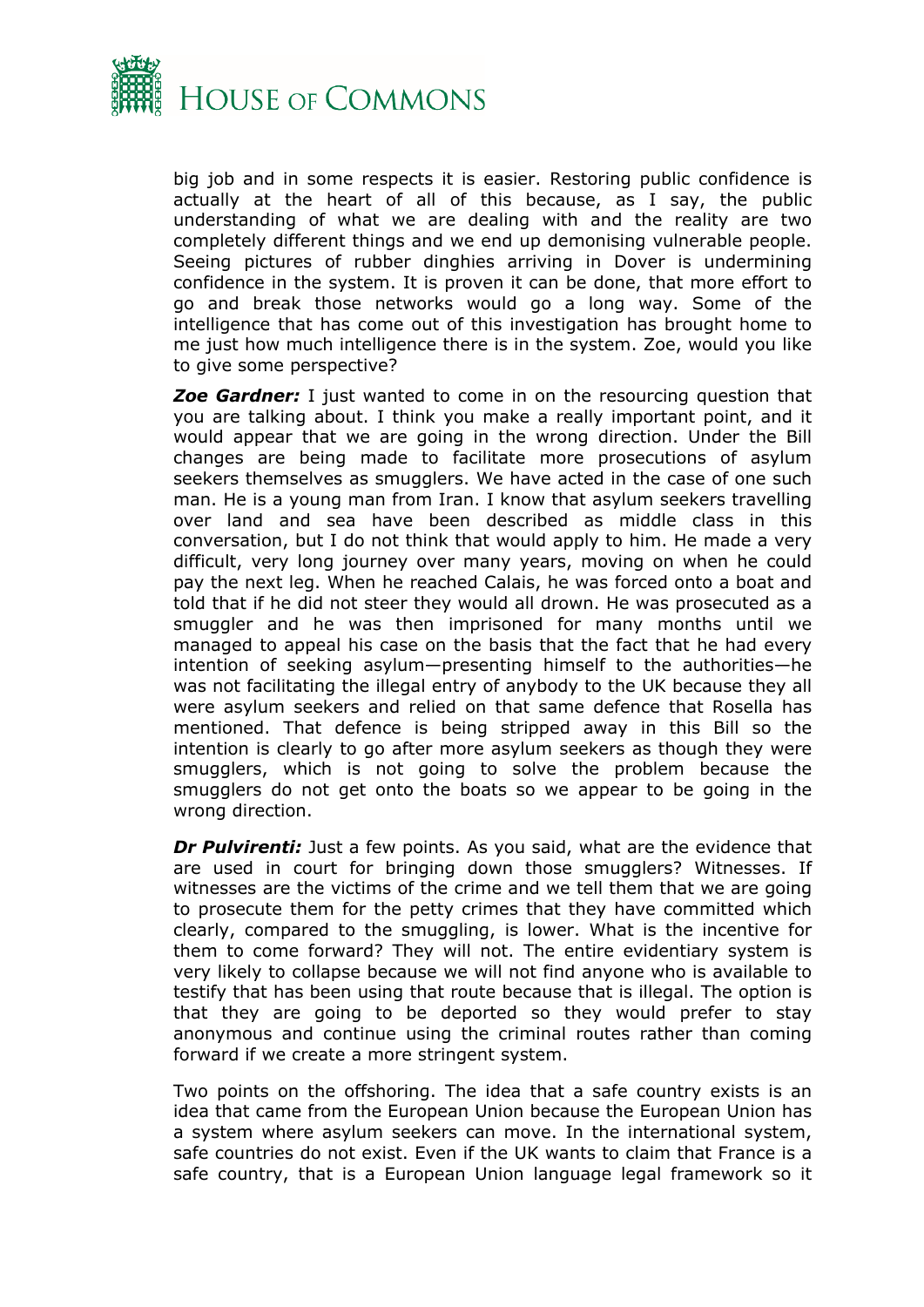

does not stand at the international level. Pragmatically, what happens? We have those individuals that were on the boat. They reach the shore of the UK. What does the UK do? Brings them back. What are the human rights obligations of the UK at national and international levels? Can we return them straightaway? What if there are pregnant women and children that are starving? We need to provide them with food and basic need. At that point, what is the incentive for France of getting them back? Even if we move them offshore, who assures us that those people are not going to be living in conditions that are not compliant with human rights?

In Europe there are a lot of camps in Greece and Turkey—although that is not exactly Europe—what is the problem? Asylum seekers arrive there, there is a bottleneck, and those camps are violating their human rights. If the UK were to put asylum seekers in some offshoring facilities, who would guarantee us that we are not going to face the same problem? Just because we are putting a part of the male population there, this can be reverse discrimination. There are a lot of problems entangled. I could speak for hours.

**Chair:** David, did you want to contribute to that?

*David Goodhart:* Just a very quick one. On this issue of should we not be going after people smugglers rather than illegal entrants, we obviously have to change the incentive for the illegal entrants not to want to come here. People smugglers are obviously quite good at avoiding our attentions but there are also—

**Jackie Doyle-Price:** I would suggest we are not going after them, David.

*David Goodhart:* Apparently a lot of the boats are actually made in China and there is a whole supply chain supplying people to get across the channel. I was told by somebody at the Home Office that there is an Amazon style warehouse in Germany which supplies a lot of the equipment that is required. We know about the existence of this place and apparently the German authorities are just not interested in doing anything about it, which reinforces this point about international cooperation being so central.

Q57 **Chair:** I am going to bring in Anum in a minute, there is just a couple of questions that I want to ask. I think it was Jonathan or David—apologies I do not remember who—that made the point that you could not have people sat in protected accommodation for a year and a half. What evidence is there of how long people are sat in the Australian system offshored for?

*Jonathan Thomas***:** It was not me who said that but I suppose it comes to the key point on offshoring which is; what are you trying to achieve by offshoring? If you are trying to achieve the public thinking that that is good, then fine, but if you are actually processing people in offshore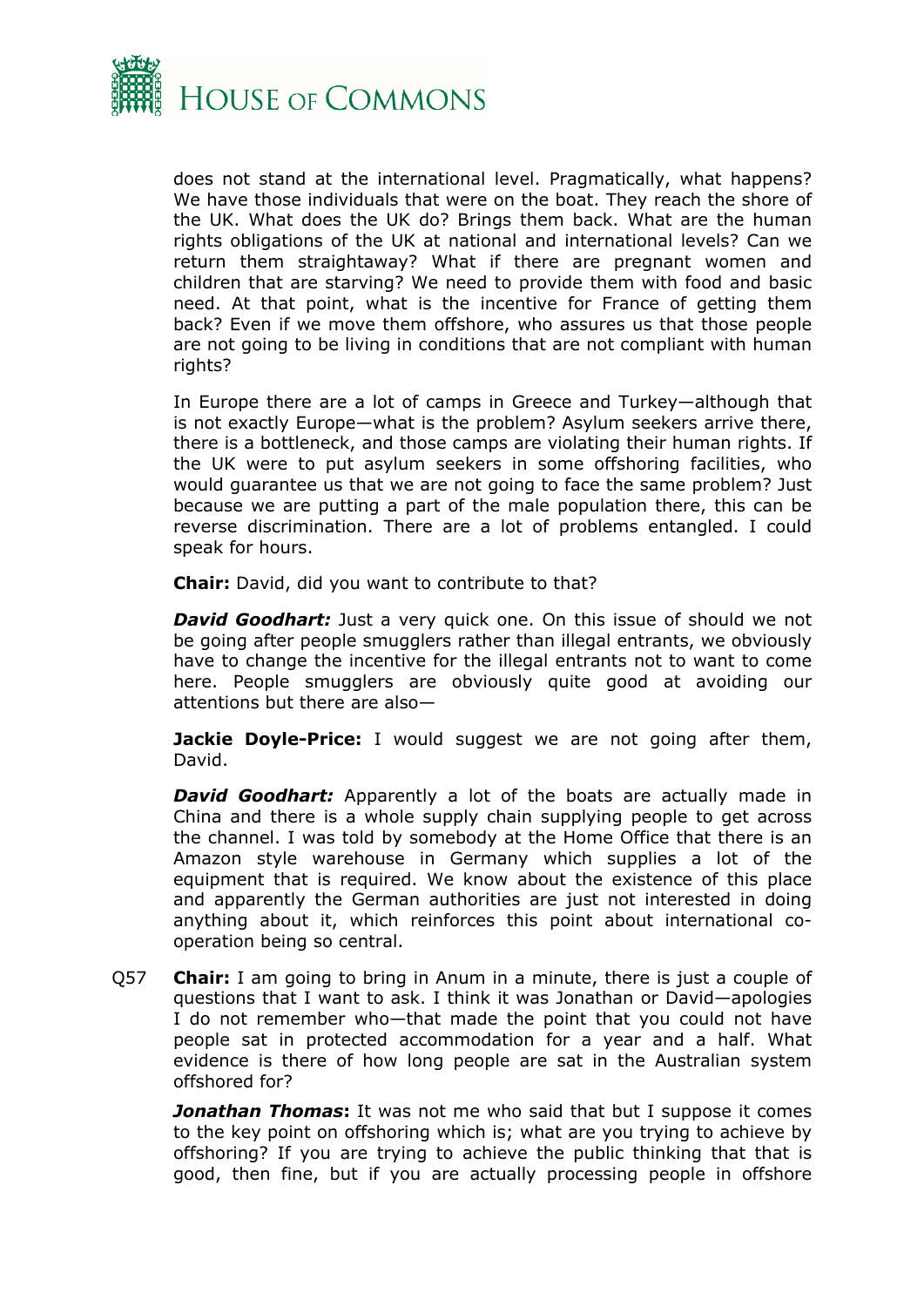

centres rather than just letting them fester then people are still going to go into that system. They are going to think, "Okay, I'm going to go to the UK. I get moved to Ascension Island. I get a chance".

Offshoring only really works to keep people away when it is the end result. People who Australia put on Nauru were never going to make it to Australia. That that was why Nauru worked. If that had just been a processing centre for people to go to Australia then people would have got their boat as close as they could, been taken to Nauru and then they get a chance. Although I use the Australian example—it is a very good one in terms of deterrence—it is not a very good one in terms of a realistic prospect for running a humane asylum system because the whole deal of Nauru was it was forever and if it was not forever, it was going to somewhere that was not Australia.

Q58 **Chair:** Thank you. Do we know at what cost?

*Zoe Gardner:* \$18.6 billion Australian to date.

Q59 **Chair:** Thank you. Zoe, a very quick question for you. I think you have spoken about something similar to a humanitarian visa as a visa route, is there any evidence, and if so, what, that that sort of humanitarian visa would actually reduce numbers of people coming through irregular routes?

*Zoe Gardner:* What we are proposing is a step that would make a difference, not one that I would confidently say would just solve the issue. There is a lot more to it. What we are proposing specifically in terms of this Bill and the potential positive amendment that could have been placed in it would be targeted at a particular group; the group which is currently taking boats across the channel.

Q60 **Chair:** It would be targeted at young men?

*Zoe Gardner:* It would be targeted at people who have a reasonable likelihood that their claim would be accepted as a refugee and who have a good reason—I use "a good reason" in terms of the legal language—for their claim to be heard in the UK. Those are people who are in northern France and are planning to seek asylum in the UK. That would provide them with a travel document to cross the channel, just as you or I would, and enter into the UK for the purpose of entering into the UK asylum system. That would not solve the problem of irregular migration globally at all, but it would target that one group that is currently taking boats because they are—

Q61 **Chair:** But it would not do anything specifically to help? The focus of our inquiry is very much about people with protected characteristics in the asylum system.

*Zoe Gardner:* If we take the Home Office's equality impact assessment of its new plan for immigration—which is what the Bill is based on—it is largely an inadequate document. One of the points it makes is that the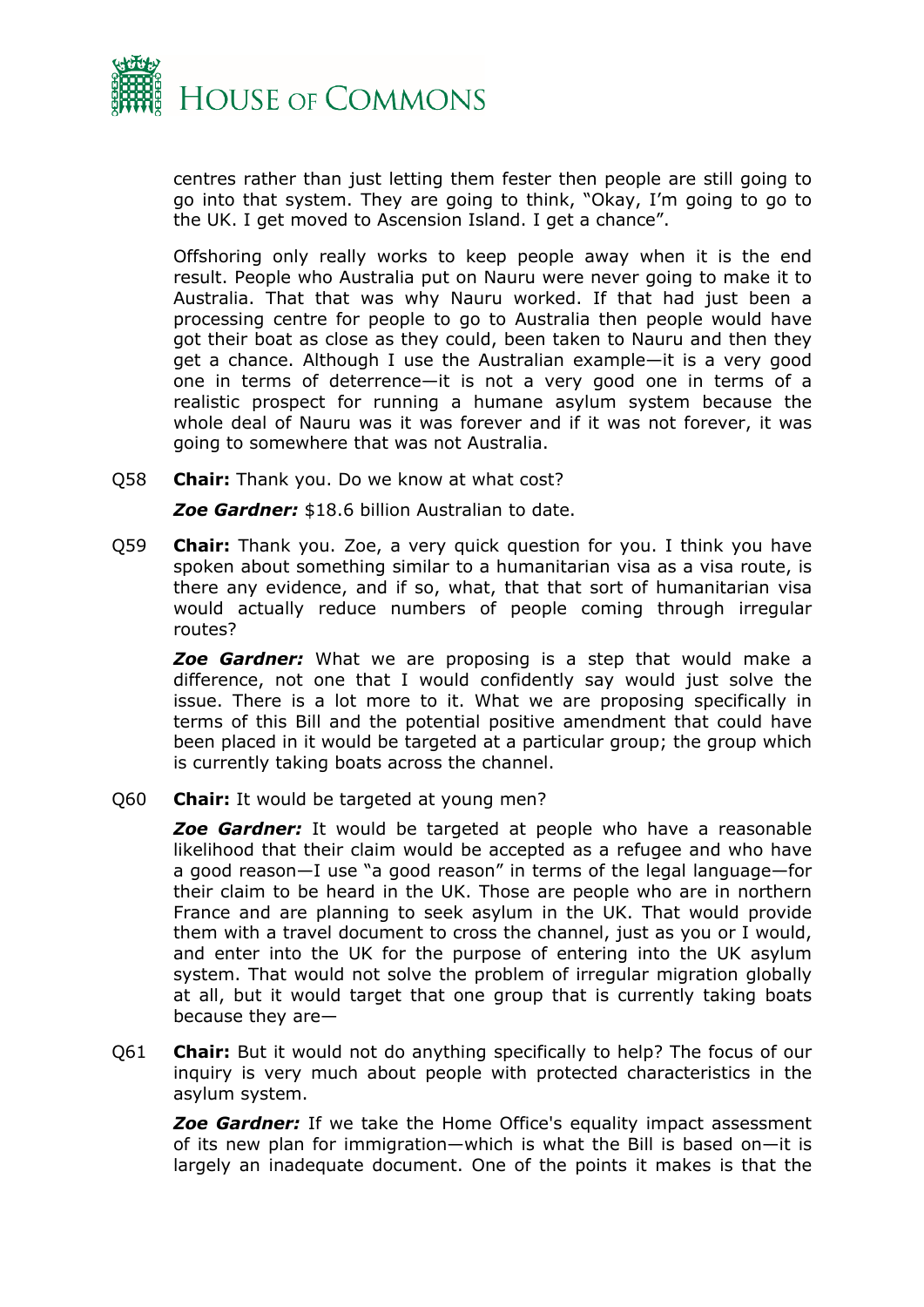

plans do create racial discrimination because the people who are unable to obtain visas of another kind and who make the journey and end up in northern France are largely Afghans, Sudanese and Syrians. On that basis, the rejection of those people constitutes a discriminatory outcome.

Q62 **Ms Qaisar:** I am going to continue looking at the Nationality and Borders Bill and examining it on an international stage. Earlier in this session, it was indicated that taking the asylum process for any country and comparatively examining it against the UK is somewhat difficult and a challenge. I want to just concentrate on the UNHCR. I am sure you will be aware that in October 2021 they stated that their opinion is that the Nationality and Borders Bill is: "fundamentally at odds" with the Refugee Convention and undermines global co-operation on refugee migration." Jonathan, if I come to you first, does this concern you?

*Jonathan Thomas:* I have a bit of a different take on that question and on what the Bill does. You can see the Bill as very legalistic, adversarial, confrontational. Bell asked a question earlier on a missed opportunity for common ground which I did not really answer because there is actually common ground and we have not really got into that. That probably needs to be left for another year. I do think that when you look at what the Bill is doing on Article 31, you might say it is a democratic imperative that if a government feels that international law is hampering how it can achieve its aims, that it is legitimate to test where the boundaries of that international law lie.

I agree with Zoe and slightly disagree with David, we are not rewriting Article 31. The Government is still accepting that even the Group 2 people are still refugees. I do not think that we are necessarily breaching Article 31. We may well be, but I think it is reasonable for the Government to argue that because there are concepts in Article 31 around penalties— coming directly from a place where your life is threatened or good cause for illegal entry—to me it is fair and reasonable to have an argument around where those boundaries lie.

On the other side, the refugee advocates have consistently argued about where the boundaries of European Convention on Human Rights lie and have done a fantastic job, frankly, in expanding a lot of those concepts. The reason that people tend to use the ECHR rather than the Refugee Convention is the ECHR has been interpreted expansively by refugee advocates and gives them, as Rosella said, greater hooks to hang their case on. The Refugee Convention is balanced between individuals and states and that is why individuals do not have it all their own way. I suppose I would see the challenge which the Government is putting down in the Bill—I am not necessarily wholly supportive of it, but I can see the rationale for it—and I would defend their choice to say, "Okay, let's look at what Article 31 means".

Q63 **Ms Qaisar:** David, I can see you nodding in agreement, is there anything you want to add to that?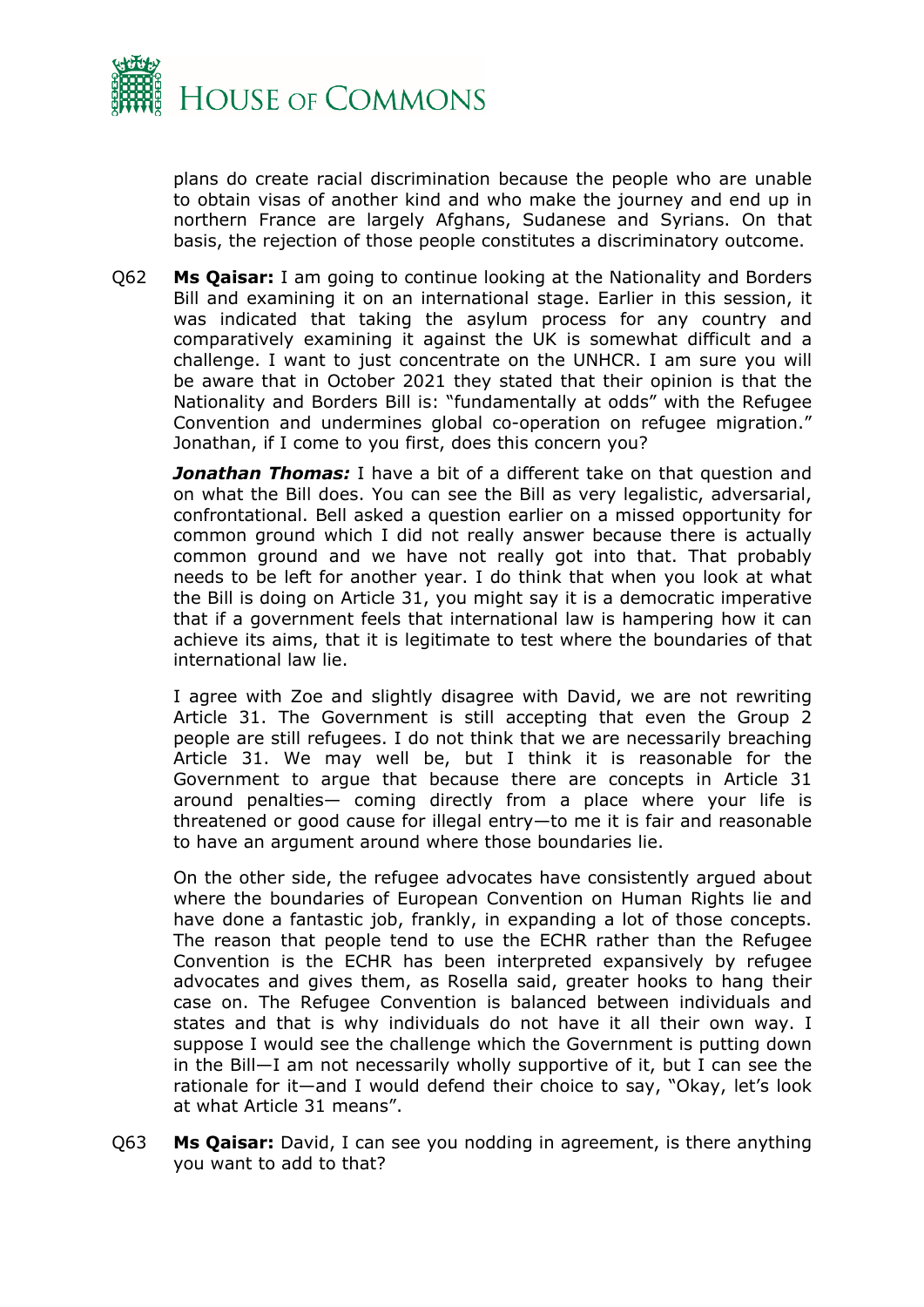

*David Goodhart:* Not really. We might discuss this later, but the alternative story—the humanitarian visas story—has been very underdeveloped. If the Government is going to take this much harder line, if it is going to distinguish between the people that come legally and people who come illegally and treat the people who come illegally more harshly, then, as I say, it is sort of incumbent upon them to say, "Well, how are they going to fulfil the obligation to accept refugees?" As I said earlier, my preference would be to take more people from resettlement camps. That means that we can have more women and children. We can make sure we are not getting people with dodgy political connections.

There is a problem; Jonathan alluded to it in relation to the Liverpool bombing. Something like 25% of all Islamist terrorist actions in the last 20 years have been carried out by people with some kind of asylum background. If you take people from resettlement camps or if you go for more sponsorship, whether it is communities or individuals or families sponsoring people that they know already and can trust, you get around that problem. All you are doing with the humanitarian visa is pushing the problem down the road. Somebody has to make a decision at some point in a British Embassy in a country whether somebody has a reasonable prospect of getting accepted under asylum law. People are not qualified to do that, and as soon as that happens British embassies will get overwhelmed—unless these are totalitarian countries that are watching people going into embassies—by applications and they are not in a position to make this judgment. Humanitarian visas sounds a nice idea but, like I say, it just kicks the selection problem down the road.

Q64 **Ms Qaisar:** Rosella, I can see you are taking notes, are you wanting to come in on this?

*Dr Pulvirenti:* Yes. I would like to go back to the Refugee Convention: "The Contracting States shall not impose penalties, on account of their illegal entry or presence, on refugees who…enter or are present in their territory without authorisation". What the Bill is doing is basically imposing a penalty on individuals who are present in the territory without authorisation. I do not think that it is possible to interpret the law in a different way. Paradoxically, though, I agree with David when he says that someone has to make a decision. We need to get it right from the beginning and if we want to have a right and balanced approach we need to be able to process the request faster in order that it does not create the backlog and humanitarian and human rights problem we are discussing. It is always the same problem.

**Ms Qaisar:** Zoe, you looked like you want to come in as well.

*Zoe Gardner:* I just wanted to emphasise for clarity's sake that JCWI does not advocate establishing the asylum system in any format overseas; so not in humanitarian visa applications in British embassies. In our opinion, the correct place for somebody's asylum claim to be examined is in the UK in a well-functioning and well-resourced efficient asylum system.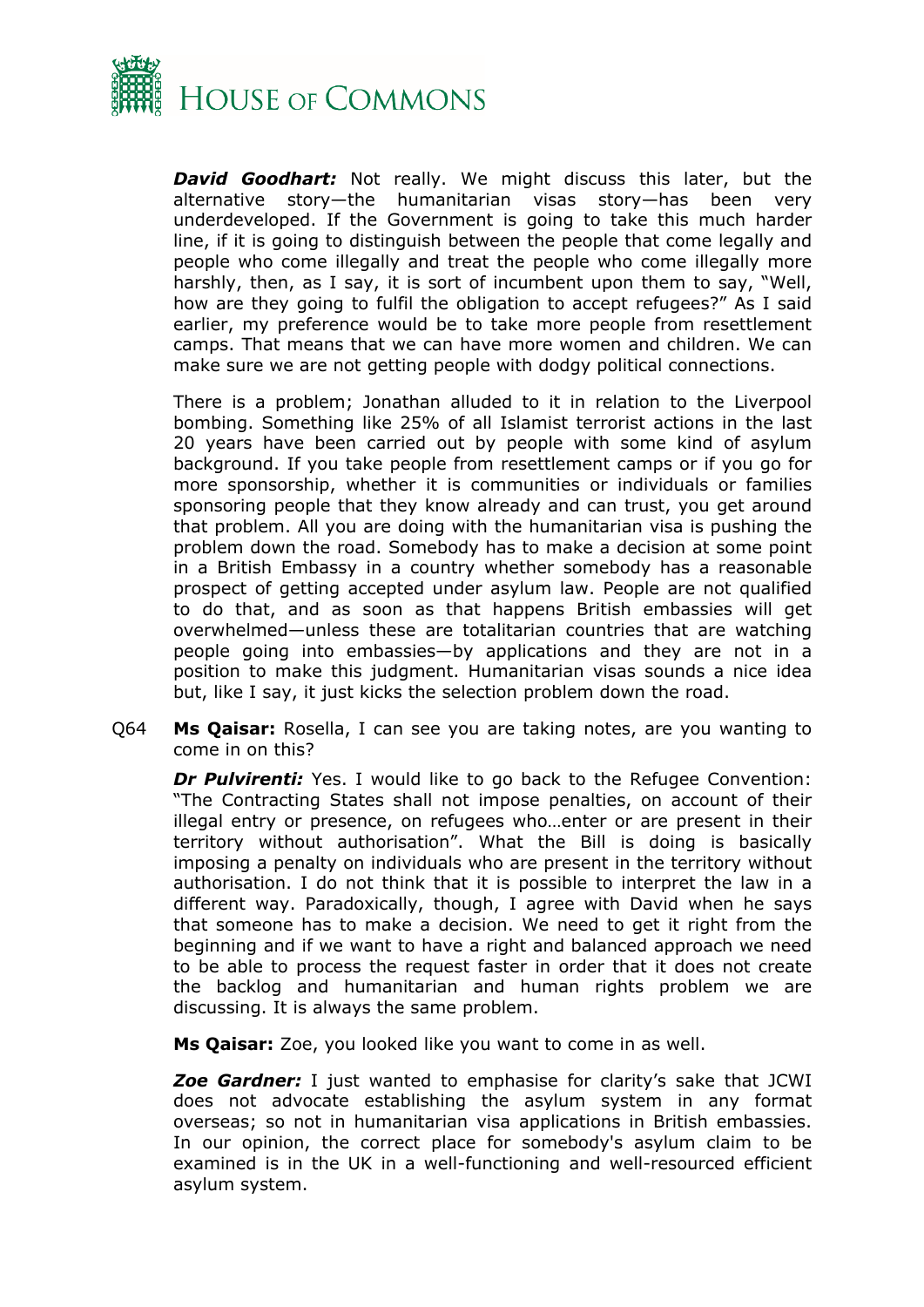

Q65 **Ms Qaisar:** Thank you. Concerns have been raised around the Nationality and Borders Bill. For example, if a refugee does not arrive in the UK directly and they head across Europe then their claim may be treated as inadmissible. You will of course have heard of the threat of a four-year prison sentence. Does this Bill from the Government signal the end of the UK's role as a global champion for the refugee cause? David, I will come to you first.

*David Goodhart:* Well, no, I do not. I think all rich countries are struggling with the same problem. We have this commitment to an absolute entitlement, and the absolute entitlement is completely unconnected to numbers. As we all know, the Geneva Convention, the Refugee Convention of 1951, was originally just for Europe. It was essentially designed for Soviet dissidents and really small numbers of people, at a time when most people around the world did not have the resources to travel at all beyond their own country. Now the context is completely different and we are all struggling with the same issue. Germany and Sweden made this very generous gesture in 2015 towards Syria, but the reason why we are middle of the table in Europe is because we are a slightly harder country to get to. It is not because the Europeans are more generous about asylum. They are struggling the same as us about how not to be completely inhumane. There are a few outliers on that; Denmark has made life so uncomfortable for asylum seekers that virtually nobody wants to go there.

Jonathan was right about this; we either need much, much more international co-operation or a really, really brutally draconian approach. Where we do fly the flag is on the resettlement question. We are No. 1 in Europe on that and I think we are No. 3 amongst western countries as a whole; the US and Canada do more on resettlement. For fear of repeating myself again, the Red Cross is saying, "Let's do 10,000 a year." That would then give us the moral legitimacy to take a much harder line whatever form it takes—on illegal entrants.

Q66 **Ms Qaisar:** On that resettlement point, I am actually going to come over to Zoe because it looked like you wanted to come in on that point and you may have more statistics than I do.

*Zoe Gardner:* Thank you very much. A system that welcomed 10,000 people a year under resettlement would be a great start. If that ended up being the entirety of what was considered legitimate refugee protection in the UK, then yes, absolutely we would be turning our back on several decades of being a country that welcomed refugees and protected them. We already take far fewer than most other comparable countries and that would be a massive reduction in the number of people we took so I do not support that as being the only route.

I do believe that resettlement is valuable, but it can only ever be part of a bigger picture. This is where the conversation drifts. We need to get back to the practicality; what will actually happen in the absence of any agreements to get other countries to just take on our unwanted asylum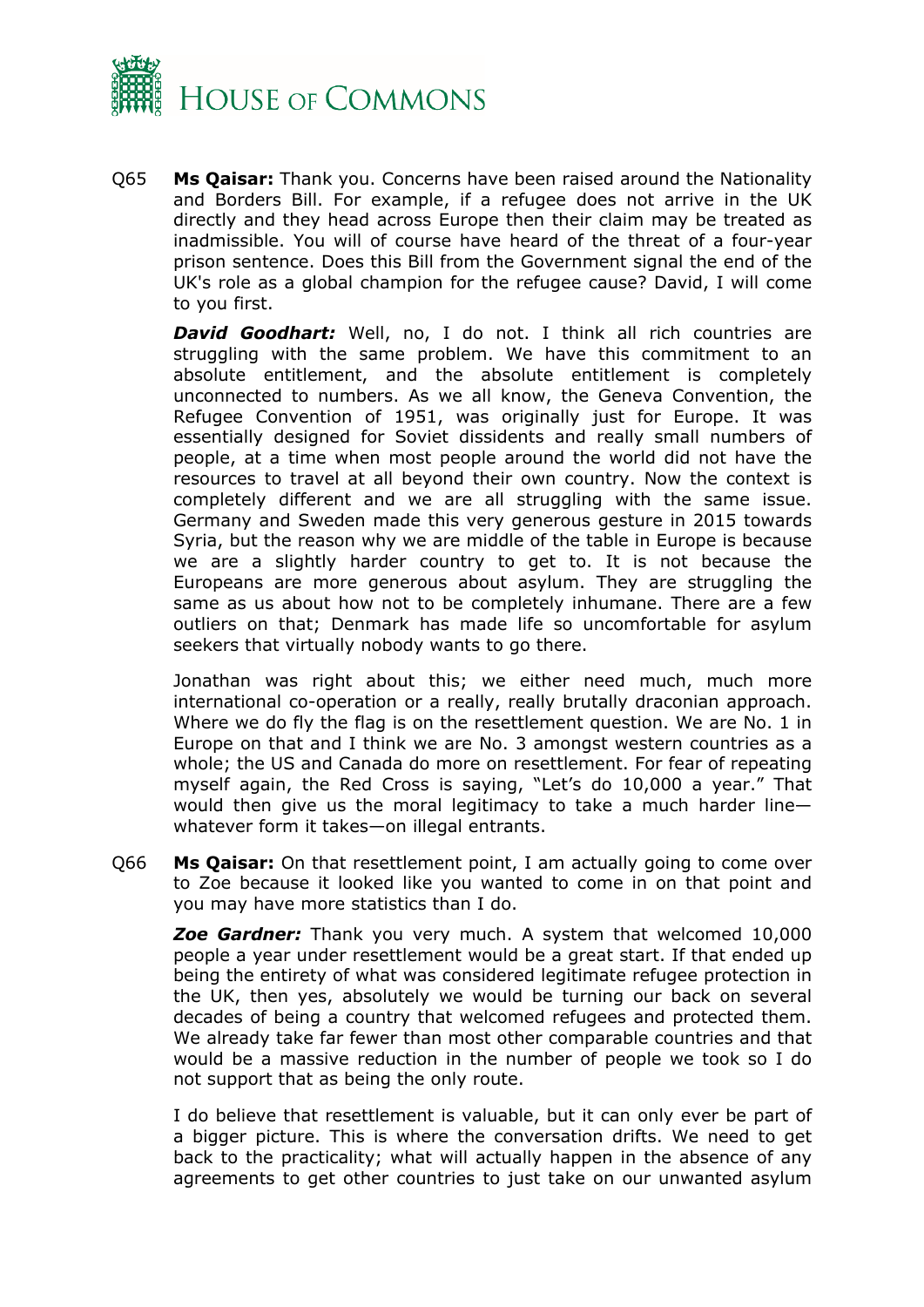

seekers. What these rules do is introduce a six month delay at the current time on every asylum claim in a system that we already know is overburdened. It then potentially raises the spectre of imprisonment over asylum applicants, almost all of them. Now, there is no way that that could ever be implemented in full—we are not going to send all of them to prison straight away—so how it would be implemented is almost by definition, going to be discriminatory. It is going to be people who are targeted because of considerations that will be connected to other vulnerabilities of theirs.

Then I want to also touch on the impact of this Group 2 status; if and when those people eventually were recognised as refugees and how they would be given only a temporary protection status, and how that connects again to mental health, disability and vulnerability. We have done significant research into the use of the 10-year route to permanent leave to remain for other migrants outside of the refugee system, and what we found is that having a system where you wait 10 years and you have to reapply again and again and again for your right to remain in the UK is the cause of basically most people who live undocumented in the UK. They are not asylum seekers, they are not people who come through these channel crossings. They are people who entered on a visa or on a 10-year pathway and at some point fall off it. That often happens because people have a mental health crisis around the time where they would otherwise have to submit all sorts of paperwork and fees to renew their status.

If we apply that within the context of people who have been recognised as refugees and thus a population that is vastly more vulnerable to mental health crisis, we are looking at a system that could be designed to vastly increase the number of people living in the country without an official immigration status. If they have to renew their status again and again—the target of six months for further leave to remain applications has been dropped by the Home Office too, just in ordinary immigration cases—those applications are taking longer and longer for our clients who are not in the asylum system.

This is a Home Office that is not coping with the numbers; has not invested adequately and has a backlog that is growing. It is giving itself 10, 15, 20 times more work in terms of the bureaucracy, of processing repeat applications to remain, from people who will be all the more traumatised by the fact that they do not have a stable place in the country and who, inevitably, at some point, may well fall off that rabbit run and become undocumented. Given that they will be talking about people who are recognised as refugees, they will not be able to return home and they will become undocumented.

*David Goodhart: Sorry, could I just say one thing very quickly? I forgot* to mention in terms of the international reputation question, a rather big issue is that we have agreed to take in potentially 5 million people from Hong Kong—I know they are not classified as asylum seekers or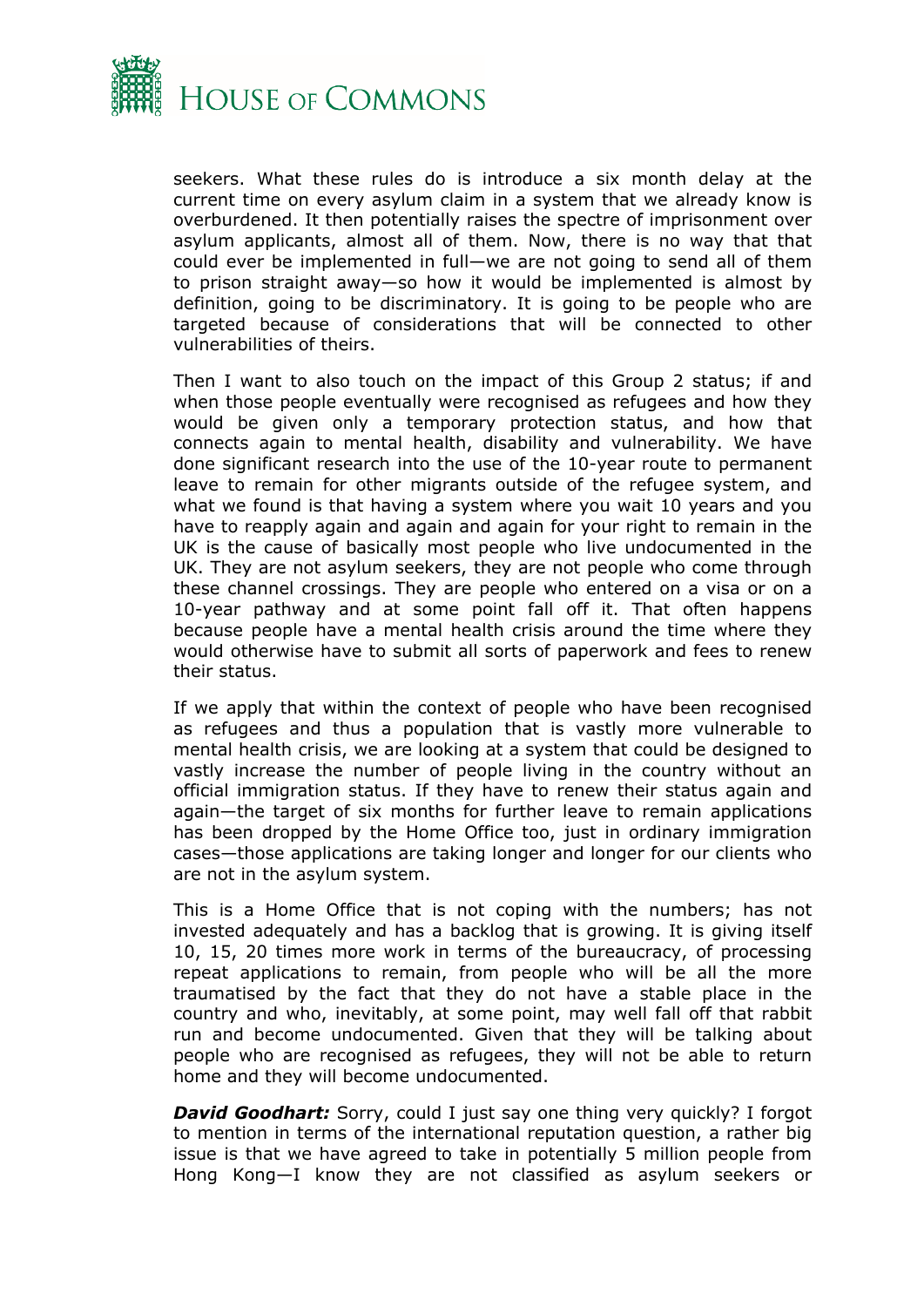

refugees—and combined with the fact that we actually have a more liberal legal immigration framework than we have had for a very long time at the moment, gives the Government some sort of space to be as tough as it is trying to be on coming down on illegal immigration.

Q67 **Ms Qaisar:** My final question is just going to be posed to Jonathan and Rosella. I have listened with great interest throughout the session. As you can probably tell from my accent, I am from Scotland and immigration is not devolved in Scotland but we have Scotland's New Scot strategy 2018-2022. It had 700 refugees and asylum seekers involved in developing the approach. They had five main principles; integration from day one; a rights-based approach; refugee involvement; inclusive communities in partnership; and collaboration. A really general question is how does this differ from the UK's approach?

*Jonathan Thomas:* Probably, in what people say, not very much. People in this country tend to say the same things, certainly on integration. Nobody says integration is a bad thing, the question is, what does anybody do about it? The UK does not really have a consolidated approach. Taking that point but also your previous question—first of all on the regional question—it is true that we have a very centralised approach in this country and that gives positives and negatives. If you look at other countries, it is amazing to us looking from here how devolved some of them seem. For instance, under the Trump administration, but also, frankly, the Obama administration, the President could say, "We are going to do X about returning illegal immigrants"; a state would say, "We are not doing that"; and then a city within the state would say, "Yes, we are". You would have these huge tensions within the system that would actually play out by people doing different things. You had the example in Germany, I do not think you will have now, but you had it certainly five years ago where the German central government were saying it is safe to send people back to Afghanistan and a number of states saying, "No, it is not". The states controlled those removal flights and those people did not get removed. That would not happen in this country. The Government would not say, "Send these people back from Stanstead" and Essex would say, "Sorry, you are not doing that", so it is a very centralised system.

To end on the point of are we a paragon or some evil actor with regard to upholding the global refugee rights system? I think there is a glass half full interpretation of this. I do think that the Bill clearly accepts that refugees have rights. There would not be all these clauses about Article 31 if we were just going to completely ignore it so you can have arguments about whether those amendments are justified, but those amendments are done in the context that we are accepting international law. States and the UK in particular do give refugees greater rights in certain aspects than the Refugee Convention requires. In the Bill we say that refugees are going to be given indefinite leave to remain immediately now; that is not a requirement of the Refugee Convention, it goes beyond it.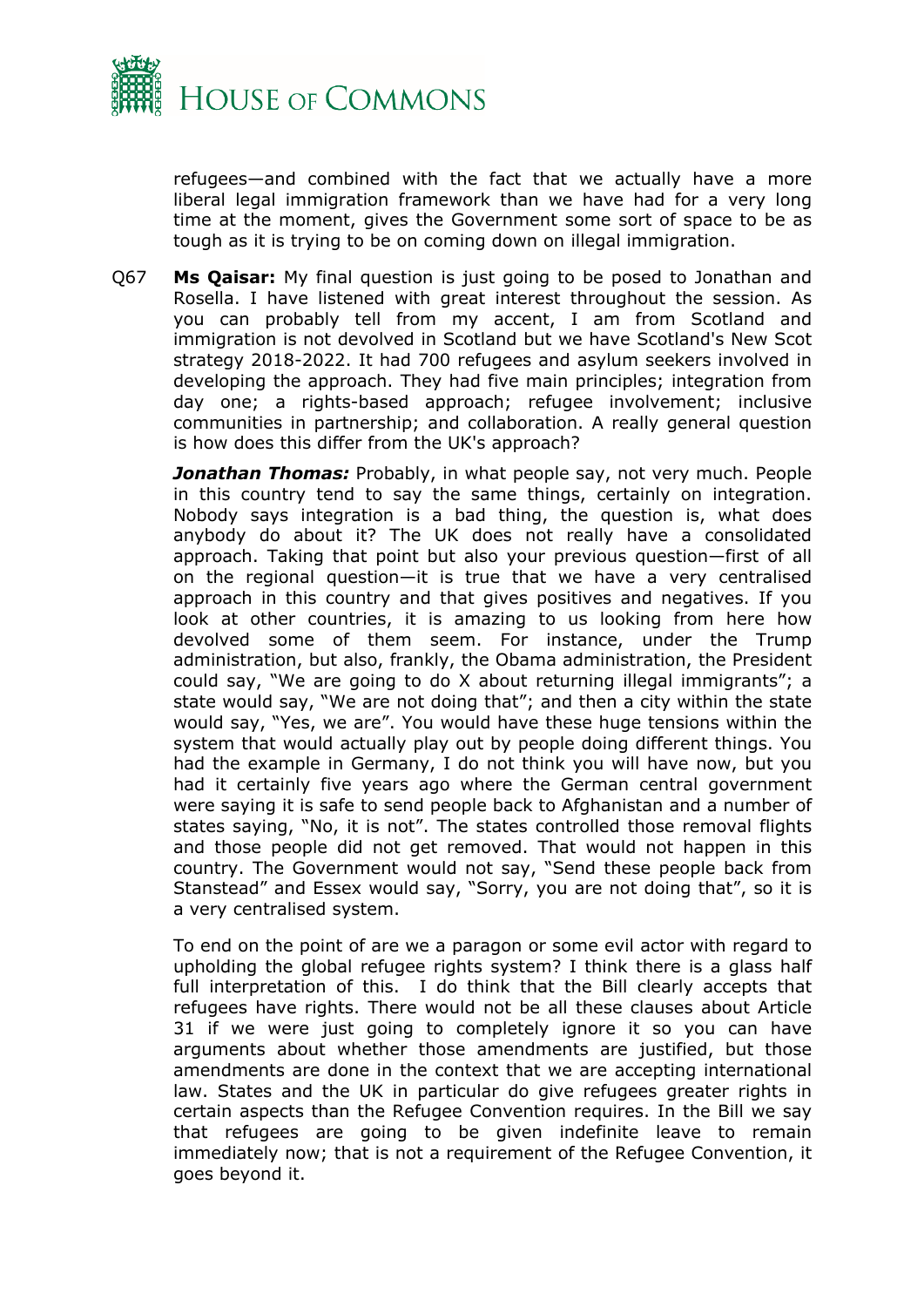

In terms of our recognition rates—Albania was mentioned over here—our recognition rates of Albanian refugees are five times what they are recognised in the EU; Pakistani is three times what they are recognised in the EU. When people do go through the system and maybe they get the assistance of JCWI, quite a lot of people here are recognised as refugees who are being turned away by other countries. As we have heard today, we put a lot of time, way too much time, and cost into the system. I think if we really were not feeling part of and subscribing to international refugee law, we would not do that. You might say, "Well, some of that is just creating a smokescreen and a difficulty which is trying to keep people away". I do feel that a lot of people in that system are generally trying to process what they have to process through the asylum regime to try and separate the refugees from people who do not meet that status. I do think amidst all the clouds there are rays of sunlight that show that we are still trying to deal with this.

Scotland certainly has, I would say, a more advanced and liberalised approach in some of these areas. Generally, as you would know, attitudes there tend to be more favourable and they certainly have areas of the country where—not so much with refugees and asylum seekers—they actively want to attract migrants in order to keep the economy going.

Q68 **Ms Qaisar:** Going back to America and this idea of devolved governments having less of a centralised approach, is there merit in that?

**Jonathan Thomas:** There can be. America is a very big country. We are not a very big country. I am quite a big fan of the way America debates immigration. The people who really do not like it try and build a wall and the people who really like it argue for open borders. That leads to very a tense situation, but I would say that it is a more honest situation sometimes than in this country where everyone says, "Yes, we're open to refugees. We want them all to be integrated". But people action that in completely different ways. I think regionality brings a lot of issues. If you are more liberal in one place, again, how is that going to affect things? You can have regional policies, London would certainly want one. Lots of different types of migrants, for various reasons, prefer London anyway. How does that play into all kinds of factors that are way beyond what this Committee is interested in?

### **Ms Qaisar:** Rosella?

Q69 **Chair:** Not a chance, we have three minutes. Sorry. Can I just ask a couple of questions to sweep up? The first one being, we have had a lot of discussion about returns agreements. What evidence do any of you have that the Home Office is not actively pursuing returns agreements with a wide number of countries?

*Zoe Gardner:* They claim that they are.

**Chair:** Yes, precisely. Jonathan.

*Jonathan Thomas:* None, I would say.